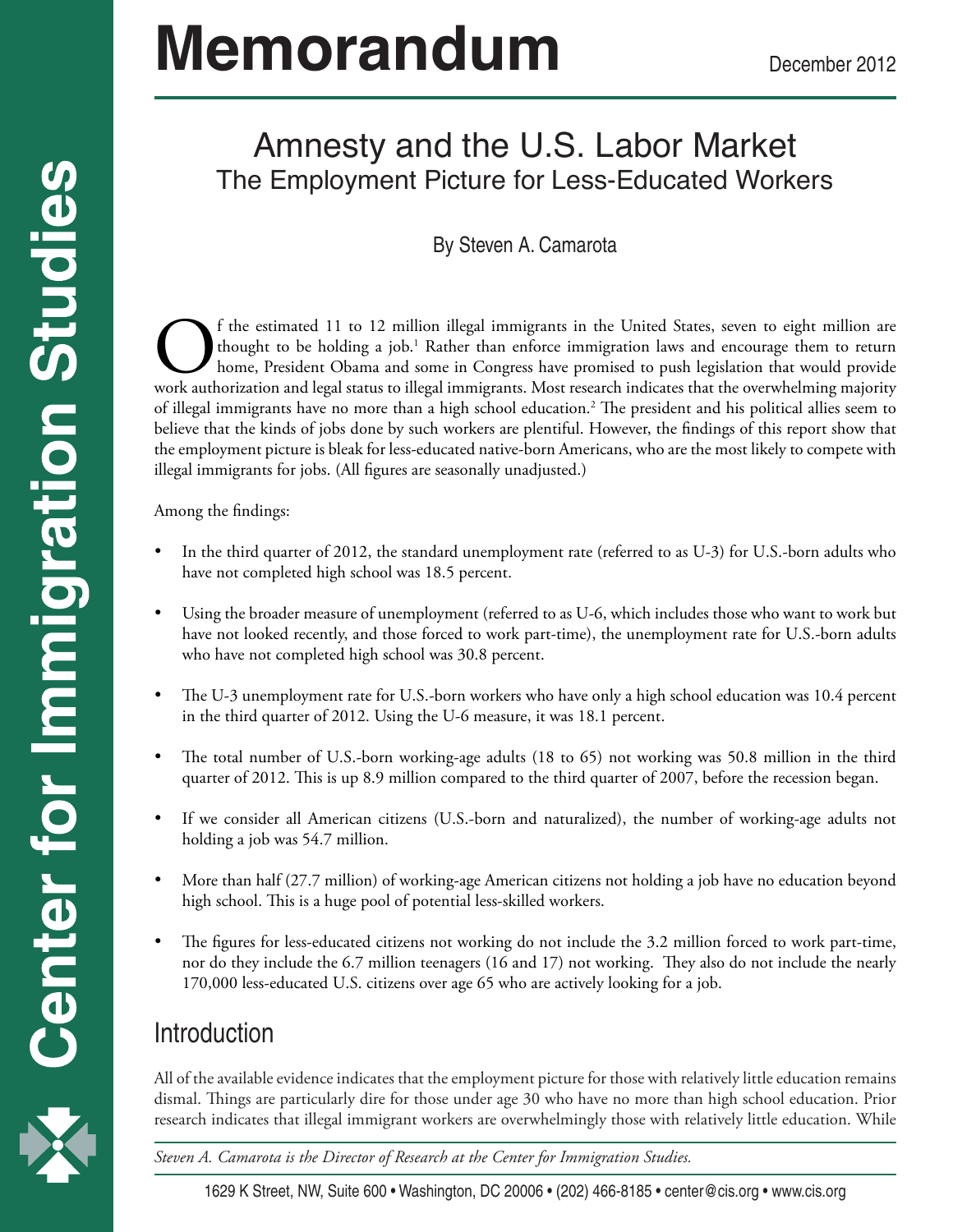it would be a mistake to think that every job taken by an illegal immigrant is a job lost by a native, it would also be a mistake to imagine that allowing illegal immigrants to stay permanently in their jobs has no impact on labor market outcomes for U.S.-born workers. The findings in this analysis make clear that Americans with relatively little education have been hit very hard by the current downturn.

**Unemployment (U-3 & U-6).** The left side of Table 1 shows the unemployment rate for all workers using the standard U-3 measure. To be unemployed using the standard U-3 measure, one has to have looked for a job in the last four weeks. Table 1 shows that unemployment varies significantly by group. Unemployment is very high for teenagers, those without a high school diploma, and young high school graduates. One of the most important findings in Table 1 is that those natives who are young (18 to 29) with a high school education have an unemployment rate similar to those who have not completed high school (all ages) — 18.5 percent vs. 17.2 percent.

Another important finding is that unemployment is much higher for young and less-educated U.S.-born minorities than for the population as a whole. For example, U-3 unemployment is 29.5 percent for U.S.-born blacks (all ages) who have not completed high school, much higher than for all natives without a high school education. For young blacks (18 to 29) who have completed high school, unemployment is also much higher than for all young U.S.-born workers with the same education. Unemployment for U.S.-born Hispanics also is somewhat higher than for all U.S.-born workers with the same education.

The right side of Table 1 shows unemployment using the broader measure (referred to as U-6) that includes those who want to work, but have not looked recently, and those forced to work part-time. (The methodology section at the end of this report summarizes how U-3 and U-6 are calculated.) The broader measure of unemployment shows things are very bleak for American workers. For those without a high school education (all ages), U-6 unemployment is 30.8 percent, compared to 18.5 percent for U-3 unemployment. For young high school graduates, the U-6 measure is 29.9 percent compared to 17.2 percent using the U-3 measure.

The U-6 measure shows things are also dismal for U.S.-born minorities. For U.S.-born Hispanics without a high school education the U-6 unemployment rate is 32.5 percent. For young U.S.-born Hispanic high school graduates, the U-6 unemployment rate is 28.8 percent. For U.S.-born blacks the situation is even worse. These young and lesseducated workers are the ones most likely to compete with illegal immigrants for jobs. And they are the ones most likely to benefit from having fewer illegal immigrants in the country.

**Not Working.** The U-3 and U-6 measures both deal with those who express some interest in working. Some of those included in the U-6 measure are considered to be outside of the labor force because they have not looked for a job in the last four weeks. Thus if someone has not looked recently for a job and has given up entirely looking for work, then he or she would not be part of the U-3 or even the U-6 measure of unemployment. The right side of Table 2 reports the share of working-age adults (18 to 65) not in the labor force. It also shows the number holding a job. Table 2 shows that in third quarter of 2012, nearly 41 million U.S.-born adults were not in the labor force — not working or looking for work. If we include the 9.8 million U.S.-born adults (18 to 65) who are unemployed, the total number not working would be 50.8 million, an increase of 8.9 million since the third quarter of 2007.

We can see the increase in the number not working by comparing Table 2 to Table 4. Table 4 shows the same information as Table 2 except that it is for the third quarter of 2007, before the recession began. There would seem to be a huge pool of legal workers available in the United States. Table 4 shows that in the third quarter of 2007, 73.6 percent of U.S.-born working-age adults were employed. In the third quarter of 2012, it was 69 percent. If we returned to the 2007 employment rate, roughly 7.5 million more U.S.-born adults would be working.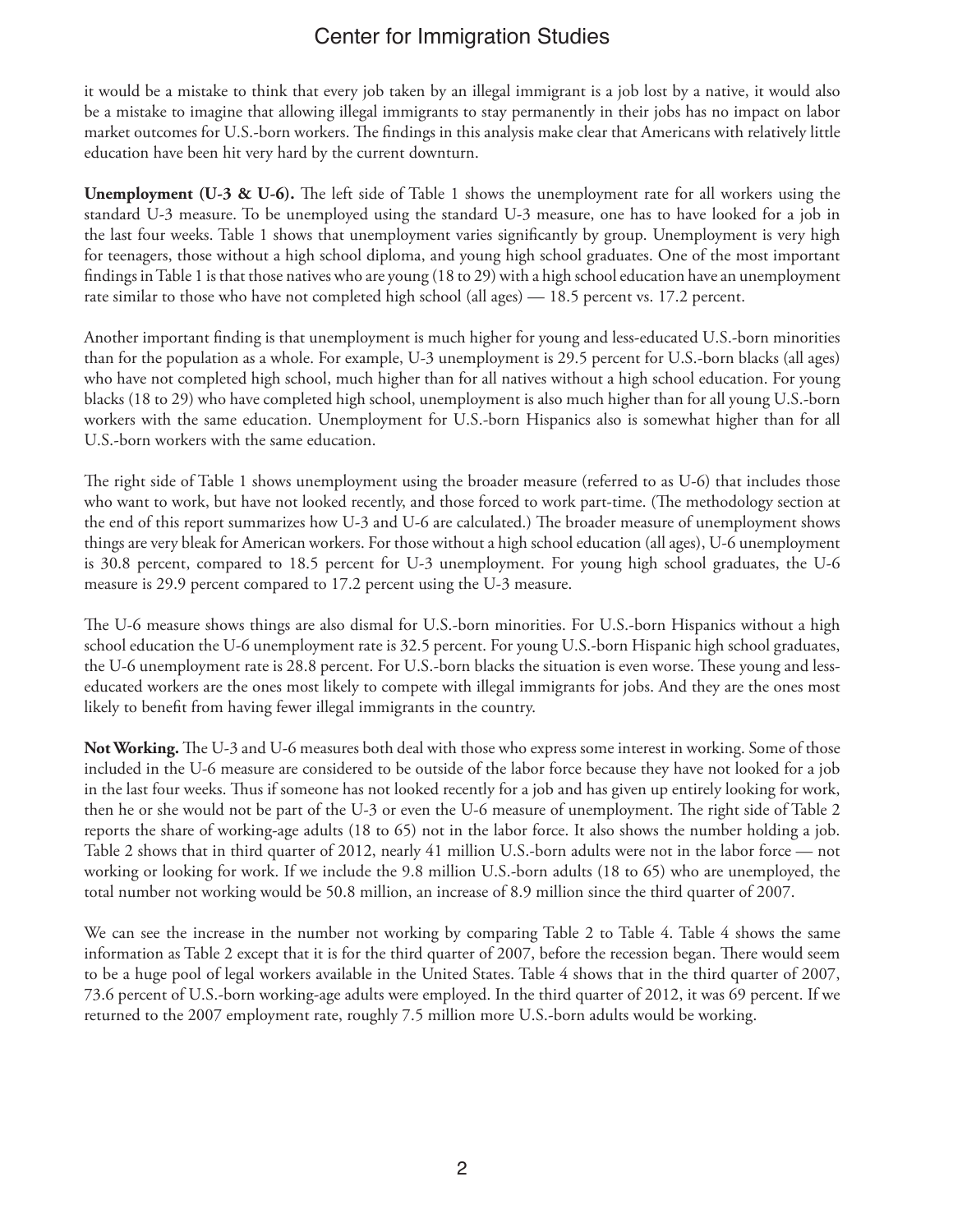# **Conclusion**

It is difficult to overstate the size of the pool of potential workers that now exists in the United States. If through enforcement a large fraction of illegal immigrants returned to their home countries rather than being allowed to stay with legal status, there would seem to be an ample supply of idle workers to replace them, particularly workers who have relatively little education. Of course, employers might have to pay more, and offer better benefits and working conditions in order to attract American citizens. But improving the living standards and bargaining power of the least-educated and poorest American workers can be seen as a desirable social outcome. The contention that there is a general labor shortage that has to be satisfied by giving work authorization and/or citizenship to illegal immigrants and increasing the number of immigrants allowed into the country seems entirely inconsistent with the available evidence.

# Methodology

The data for all of the tables in this study come from the public-use files of the July, August, and September 2012 Current Population Surveys (CPS) and the July, August, and September 2007 CPSs, which are collected monthly by the Census Bureau for the Bureau of Labor Statistics (BLS). Each CPS includes about 131,000 respondents, roughly half of whom are in the labor force. The tables presented here are reported by quarter. Quarterly data are more statistically robust, especially for smaller populations like immigrants and minorities, due to the inclusion of three months of data. Persons in institutions like prisons or nursing homes are not included in the CPS. The CPS is the nation's primary source for unemployment and other labor force statistics. Like all government surveys, the data are weighted to reflect the actual size and demographic makeup of the U.S. population.

The government publishes employment statistics that are both seasonally adjusted and unadjusted from the survey. The figures in this analysis are seasonally unadjusted. Unadjusted figures are computationally simpler and easier for other researchers to replicate. In general, BLS does not provide separate estimates for the foreign-born (immigrants) and the native-born broken down by characteristics like education, race, and age. However, all CPS respondents are asked these questions. The Census Bureau defines the foreign-born as persons who are not U.S. citizens at birth, which includes naturalized citizens, legal immigrants who are not citizens (green card holders), temporary visitors and workers, and illegal immigrants. All figures for the total U.S. population (ages 16-plus) at the top of Tables 1 and 2 match those from the BLS.

**Defining Unemployment.** The standard measure of unemployment, referred to as U-3, takes the number of people who report that they are not working and have looked for a job in the last four weeks and divides it by the number actually working plus those looking. Those not actively looking for a job are not included in either the numerator or denominator when calculating the unemployment rate for U-3.

The broader measure of unemployment, referred to as U-6, is calculated differently. It divides the sum of the unemployed population, involuntary part-time workers, and marginally attached people (discouraged and other) by the civilian labor force (employed and unemployed) plus marginally attached workers. The column headings in Tables 1 and 3 show this calculation. An unemployed worker is someone who does not currently hold a job, but is available to work and has looked for a job in the previous four weeks. Marginally attached workers indicate that they want and are available for jobs, and they have looked for work in the past 12 months.<sup>3</sup> However, they are not considered unemployed under the U-3 definition because they have not searched for a job in the previous four weeks. Involuntary part-time workers are those individuals who report that they are working part-time for economic reasons. They want and are available for full-time work, but must instead settle for part-time hours.<sup>4</sup> Because the total U-6 measure includes the unemployed, those working involuntarily part-time, and those marginally attached to the labor market (discouraged and other), it provides a broad measure of problems in the U.S. work force.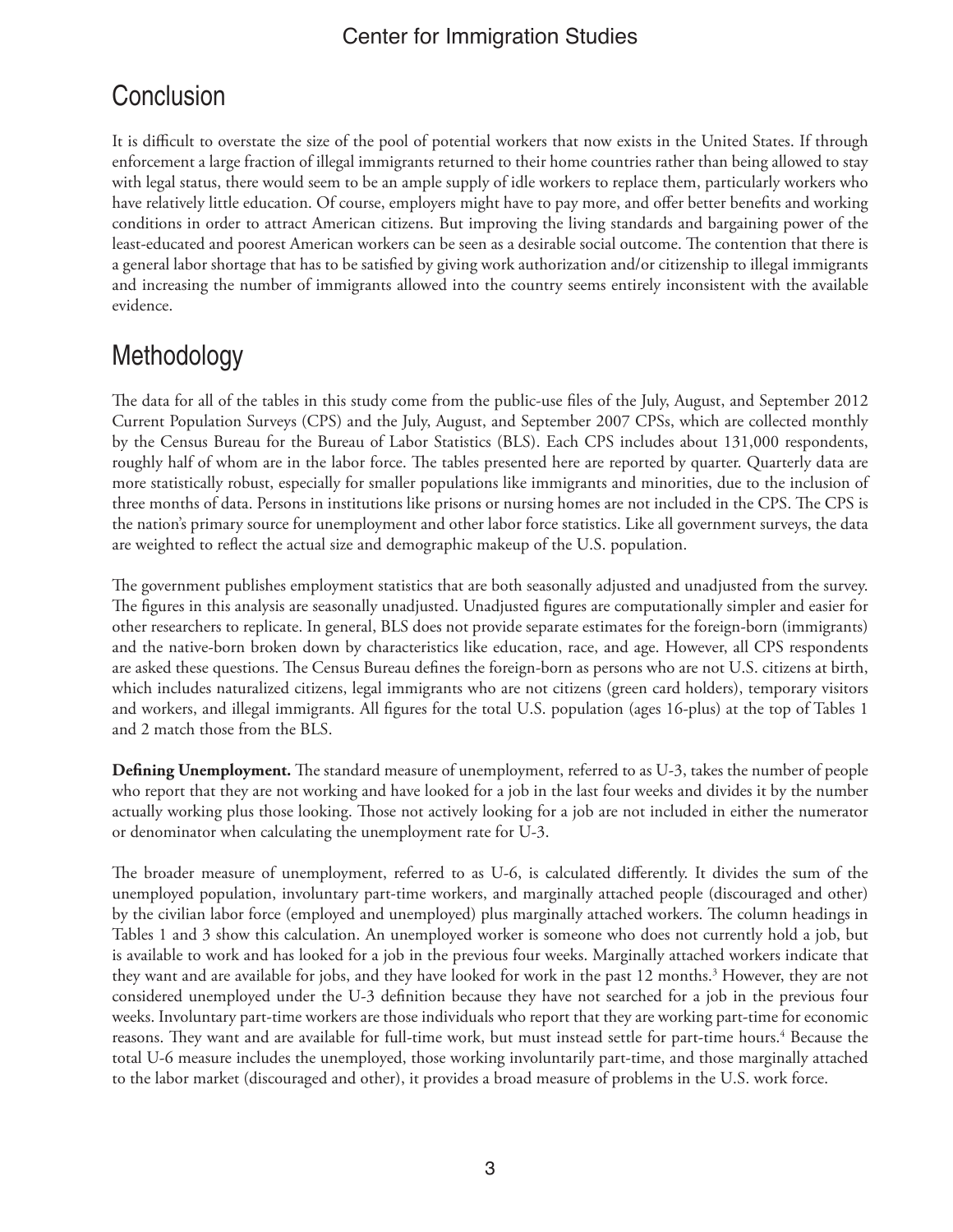# End Notes

<sup>1</sup> See Steven Camarota, ["Immigrants in the United States 2010: A Profile of America's Foreign-Born Population"](http://cis.org/node/3877#illegal), Center for Immigration Studies, 2012. See also Jeffrey Passel and D'Vera Cohn ["Unauthorized Immigrant Population:](http://www.pewhispanic.org/2011/02/01/v-workers) [National and State Trends, 2010"](http://www.pewhispanic.org/2011/02/01/v-workers), Pew Hispanic Center, 2011.

 $^2$  The Center for Immigration Studies has estimated that 79 percent of illegal immigrants have no more than a high school education. See p. 69 in Steven Camarota, "Immigrants in the United States 2010: A Profile of America's [Foreign-Born Population"]( http://cis.org/node/3877#illegal), Center for Immigration Studies, 2012. The Pew Hispanic Center has estimated that 74 percent of illegal immigrants have no more than a high school education. See Figure 16 in Jeffrey S. Passel and D'Vera Cohn, ["A Portrait of Unauthorized Immigrants in the United States",](http://www.pewhispanic.org/files/reports/107.pdf) Pew Hispanic Center, April 2009.

<sup>3</sup> Marginally attached workers indicate that they looked for work in the last 12 months, but not in the prior four weeks. The marginally attached are comprised of two groups, both of which are included in U-6. (The variable in the CPS used to determine this population is prdisc). One group is considered "discouraged". Discouraged workers provide a reason related to market conditions for why they are not currently looking for a job. The second group of marginally attached workers indicates that they are conditionally interested in finding work and are referred to as "other marginally attached workers". These individuals provide reasons such as family responsibilities, school attendance, illness, and transportation problems for why they have not searched for work in the previous four weeks.

4 Involuntary part-time workers respond that they are working part-time (one to 34 hours a week) for economic reasons. This includes those who usually work full-time and those who usually work part-time. They share a desire to work full-time.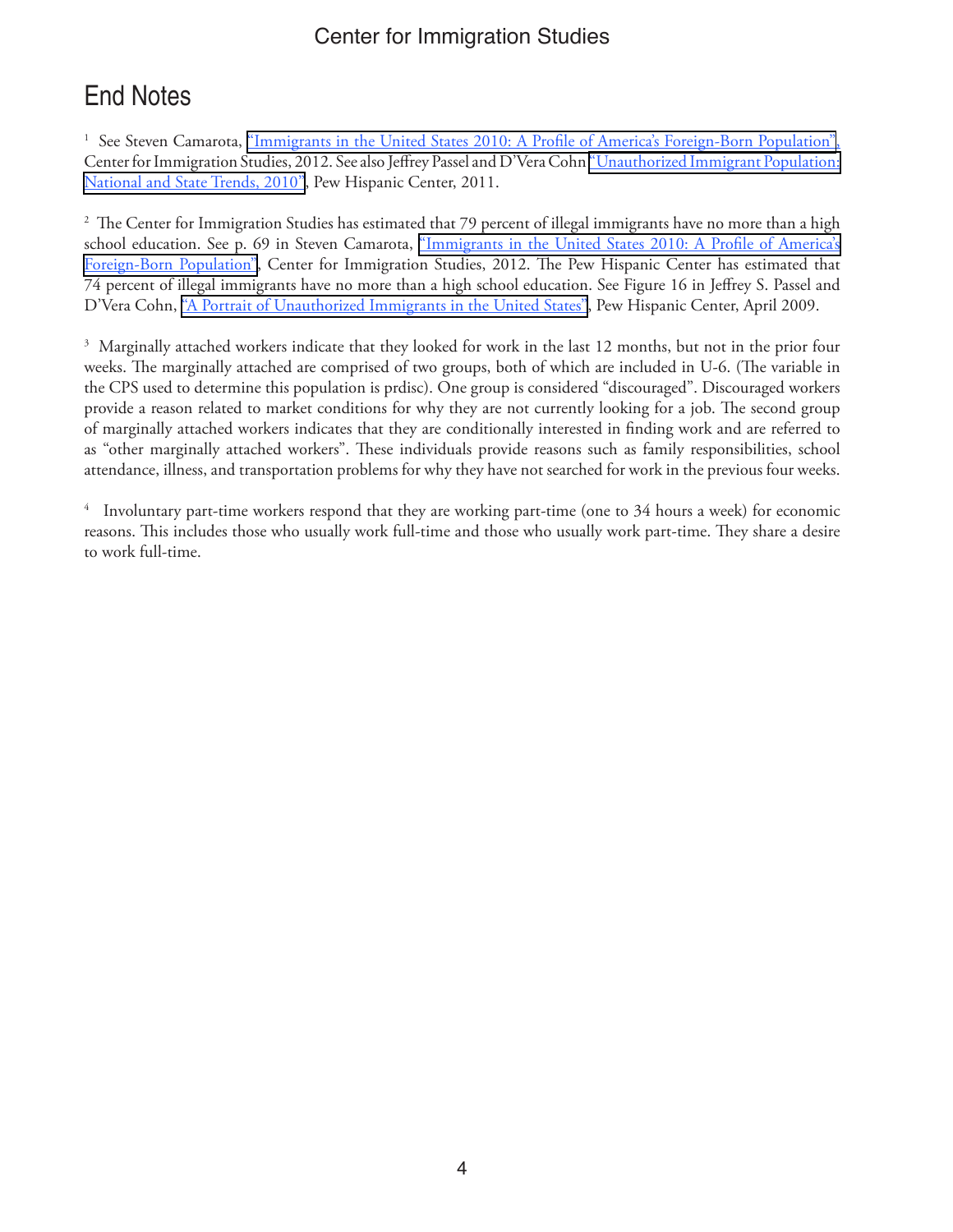| Table 1. U-6 Measure for U.S.-Born and Immigrants, Third Quarter 2012 (thousands) |          |                         |                       |                                                     |                                               |                                                |                                    |                                     |
|-----------------------------------------------------------------------------------|----------|-------------------------|-----------------------|-----------------------------------------------------|-----------------------------------------------|------------------------------------------------|------------------------------------|-------------------------------------|
| Column                                                                            |          | $\overline{2}$          | 3                     | $\overline{4}$                                      | 5                                             | 6                                              | $\overline{7}$                     | 8                                   |
|                                                                                   | Employed | Unemployed <sup>1</sup> | Percent<br>Unemployed | Marginally<br>Attached:<br>Discouraged <sup>2</sup> | Marginally<br>Attached:<br>Other <sup>3</sup> | Part-Time:<br>Economic<br>Reasons <sup>4</sup> | $U-6$<br>Population<br>$(2+4+5+6)$ | <b>U-6 Measure</b><br>$7/(1+2+4+5)$ |
| All Persons $(16+)$                                                               | 143,006  | 12,613                  | 8.1                   | 834                                                 | 1,705                                         | 8,098                                          | 23,249                             | 14.7%                               |
| Teens (16-17)                                                                     | 1,640    | 616                     | 27.3                  | 41                                                  | 149                                           | 96                                             | 902                                | 36.9%                               |
| $-HS(18+)$                                                                        | 11,577   | 1,863                   | 13.9                  | 159                                                 | 261                                           | 1,320                                          | 3,603                              | 26.0%                               |
| $-HS(18-29)$                                                                      | 2,669    | 816                     | 23.4                  | 49                                                  | 126                                           | 380                                            | 1,371                              | 37.5%                               |
| $HS$ Only $(18+)$                                                                 | 38,808   | 4,362                   | 10.1                  | 290                                                 | 549                                           | 2,704                                          | 7,905                              | 18.0%                               |
| HS Only (18-29)                                                                   | 9,176    | 1,808                   | 16.5                  | 109                                                 | 229                                           | 1,119                                          | 3,265                              | 28.8%                               |
| Some College (18+)                                                                | 42,494   | 3,440                   | 7.5                   | 195                                                 | 502                                           | 2,444                                          | 6,581                              | 14.1%                               |
| Some College (18-29)                                                              | 12,188   | 1,350                   | 10.0                  | 51                                                  | 185                                           | 984                                            | 2,570                              | 18.7%                               |
| Bachelor's or More (18+)                                                          | 48,487   | 2,332                   | 4.6                   | 149                                                 | 243                                           | 1,534                                          | 4,258                              | 8.3%                                |
| Bachelor's Only (21-29)                                                           | 6,528    | 477                     | 6.8                   | 25                                                  | 31                                            | 395                                            | 928                                | 13.1%                               |
| All U.S.-Born $(16+)$                                                             | 119,855  | 10,680                  | 8.2                   | 672                                                 | 1,494                                         | 6,403                                          | 19,250                             | 14.5%                               |
| Teens (16-17)                                                                     | 1,575    | 584                     | 27.0                  | 38                                                  | 143                                           | 91                                             | 856                                | 36.6%                               |
| $-HS(18+)$                                                                        | 5,918    | 1,343                   | 18.5                  | 111                                                 | 214                                           | 670                                            | 2,338                              | 30.8%                               |
| $-HS(18-29)$                                                                      | 1,680    | 698                     | 29.4                  | 42                                                  | 114                                           | 244                                            | 1,098                              | 43.3%                               |
| $HS$ Only $(18+)$                                                                 | 33,070   | 3,820                   | 10.4                  | 245                                                 | 480                                           | 2,252                                          | 6,797                              | 18.1%                               |
| HS Only (18-29)                                                                   | 8,074    | 1,672                   | 17.2                  | 93                                                  | 215                                           | 1,023                                          | 3,003                              | 29.9%                               |
| Some College (18+)                                                                | 38,182   | 3,045                   | 7.4                   | 164                                                 | 442                                           | 2,141                                          | 5,792                              | 13.8%                               |
| Some College (18-29)                                                              | 11,199   | 1,235                   | 9.9                   | 48                                                  | 172                                           | 899                                            | 2,354                              | 18.6%                               |
| Bachelor's or More (18+)                                                          | 41,109   | 1,889                   | 4.4                   | 114                                                 | 215                                           | 1,249                                          | 3,467                              | 8.0%                                |
| Bachelor's Only (21-29)                                                           | 5,939    | 416                     | 6.5                   | 23                                                  | 29                                            | 363                                            | 831                                | 13.0%                               |
| Black U.S.-Born $(16+)$ <sup>5</sup>                                              | 12,805   | 2,254                   | 15.0                  | 175                                                 | 345                                           | 939                                            | 3,714                              | 23.8%                               |
| Teens (16-17)                                                                     | 131      | 93                      | 41.4                  | $\overline{9}$                                      | 31                                            | 8                                              | 142                                | 53.6%                               |
| $-HS(18+)$                                                                        | 859      | 359                     | 29.5                  | 37                                                  | 69                                            | 123                                            | 588                                | 44.4%                               |
| $-HS(18-29)$                                                                      | 215      | 206                     | 48.9                  | 13                                                  | 36                                            | 36                                             | 291                                | 61.9%                               |
| $HS$ Only $(18+)$                                                                 | 4,241    | 916                     | 17.8                  | 80                                                  | 133                                           | 382                                            | 1,511                              | 28.1%                               |
| HS Only (18-29)                                                                   | 1,207    | 421                     | 25.9                  | 30                                                  | 66                                            | 203                                            | 720                                | 41.8%                               |
| Some College (18+)                                                                | 4,510    | 648                     | 12.6                  | 32                                                  | 87                                            | 332                                            | 1,099                              | 20.8%                               |
| Some College (18-29)                                                              | 1,303    | 294                     | 18.4                  | $\overline{7}$                                      | 33                                            | 144                                            | 478                                | 29.2%                               |
| Bachelor's or More (18+)                                                          | 3,064    | 237                     | 7.2                   | 17                                                  | 25                                            | 93                                             | 372                                | 11.1%                               |
| Bachelor's Only (21-29)                                                           | 420      | 44                      | 9.5                   | $\overline{7}$                                      | $\overline{4}$                                | 26                                             | 81                                 | 17.1%                               |
| Hispanic U.S.-Born $(16+)$ <sup>6</sup>                                           | 11,016   | 1,434                   | 11.5                  | 94                                                  | 177                                           | 801                                            | 2,506                              | 19.7%                               |
| Teens (16-17)                                                                     | 205      | 115                     | 35.8                  | 9                                                   | 22                                            | 17                                             | 164                                | 46.5%                               |
| $-HS(18+)$                                                                        | 1,229    | 297                     | 19.5                  | 29                                                  | 37                                            | 154                                            | 517                                | 32.5%                               |
| $-HS(18-29)$                                                                      | 434      | 171                     | 28.3                  | 19                                                  | 22                                            | 63                                             | 275                                | 42.6%                               |
| $HS$ Only $(18+)$                                                                 | 3,699    | 547                     | 12.9                  | 23                                                  | 47                                            | 305                                            | 922                                | 21.4%                               |
| HS Only (18-29)                                                                   | 1,511    | 325                     | 17.7                  | 17                                                  | 26                                            | 174                                            | 542                                | 28.8%                               |
| Some College (18+)                                                                | 3,846    | 371                     | 8.8                   | 27                                                  | 61                                            | 259                                            | 718                                | 16.7%                               |
| Some College (18-29)                                                              | 1,752    | 213                     | 10.8                  | 15                                                  | 38                                            | 159                                            | 425                                | 21.1%                               |
| Bachelor's or More (18+)                                                          | 2,037    | 104                     | 4.9                   | 6                                                   | 10                                            | 66                                             | 186                                | 8.6%                                |
| Bachelor's Only (21-29)                                                           | 458      | 35                      | 7.1                   | $\overline{3}$                                      | $\overline{4}$                                | 31                                             | 73                                 | 14.6%                               |

**Source:** Center for Immigration Studies analysis of public-use July, August, September 2012 Current Population Surveys. All figures are seasonally unadjusted and are for non-institutionalized civilians, which does not include those in institutions such as prisons and nursing homes. 1

 $1$  Unemployed means they are not working but have looked for work in previous four weeks.

<sup>2</sup> Discouraged workers are not in the labor force; they neither have jobs nor have looked for one in the previous four weeks because they do not think there are any suitable for them. However, they are available for work and have looked for a job in the last 12 months.

 $3$  These people are not in the labor force; they neither have jobs nor are looking for one, though they would work under the right circumstances. They do not fall into the official definition of discouraged workers, but like discouraged workers these individuals have looked for work in the last 12 months. 4

These individuals work part-time because of the economy. They include those who normally work full-time but are now part-time for economic reasons.

5 Non-Hispanic persons who chose only black or African American.

6 Hispanics can be of any race.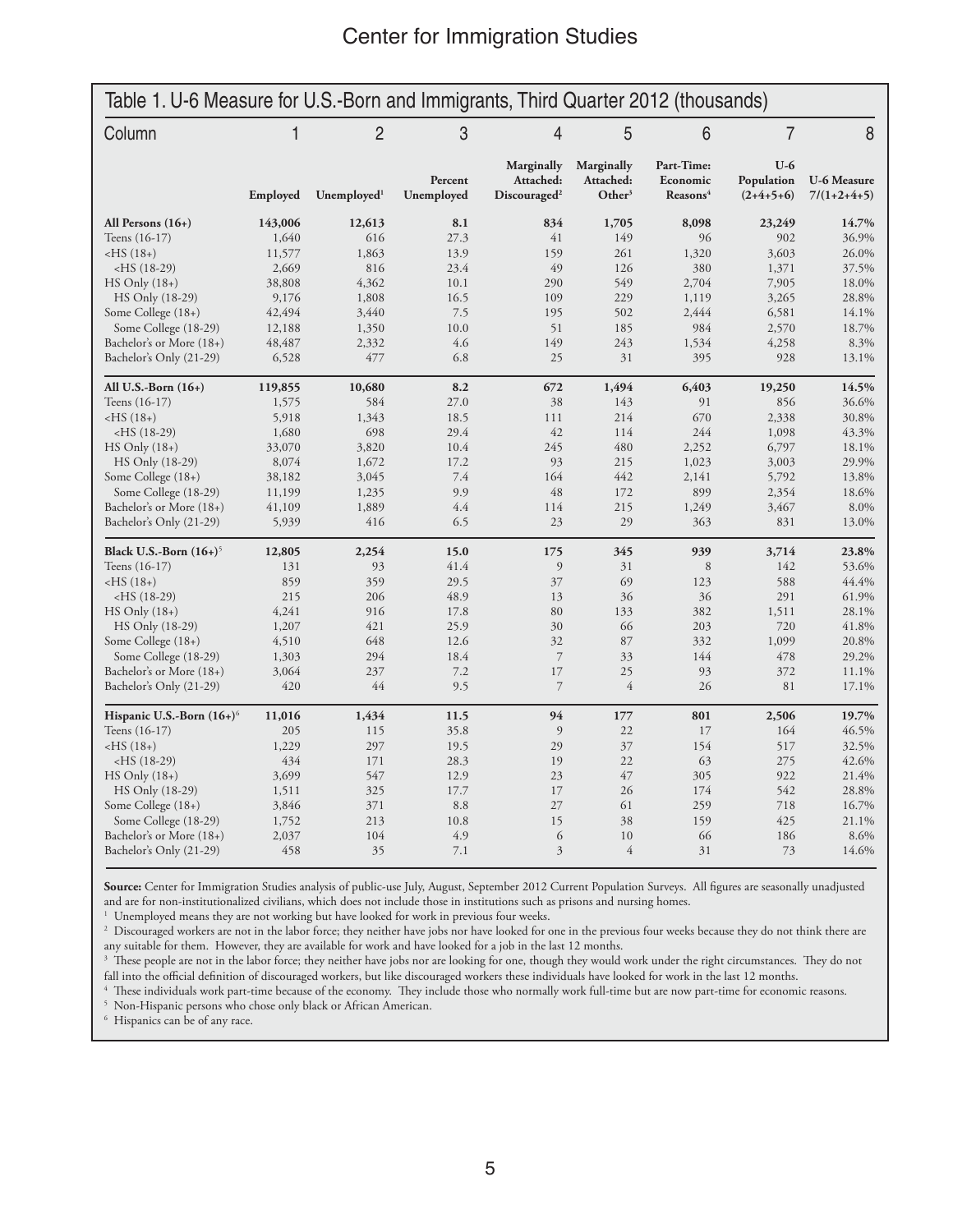| Table 1 (cont.). U-6 Measure for U.S.-Born and Immigrants, Third Quarter 2011 (thousands) |          |                         |                       |                                                     |                                               |                                                |                                    |                                     |
|-------------------------------------------------------------------------------------------|----------|-------------------------|-----------------------|-----------------------------------------------------|-----------------------------------------------|------------------------------------------------|------------------------------------|-------------------------------------|
| Column                                                                                    |          | $\overline{2}$          | 3                     | 4                                                   | 5                                             | 6                                              | 7                                  | 8                                   |
|                                                                                           | Employed | Unemployed <sup>1</sup> | Percent<br>Unemployed | Marginally<br>Attached:<br>Discouraged <sup>2</sup> | Marginally<br>Attached:<br>Other <sup>3</sup> | Part-Time:<br>Economic<br>Reasons <sup>4</sup> | $U-6$<br>Population<br>$(2+4+5+6)$ | <b>U-6 Measure</b><br>$7/(1+2+4+5)$ |
| All Immigrants $(16+)$ <sup>7</sup>                                                       | 23,151   | 1,932                   | 7.7                   | 162                                                 | 210                                           | 1,695                                          | 3,999                              | 15.7%                               |
| Teens (16-17)                                                                             | 65       | 32                      | 33.1                  | $\overline{3}$                                      | 6                                             | 5                                              | 46                                 | 43.9%                               |
| $-HS(18+)$                                                                                | 5,658    | 520                     | 8.4                   | 48                                                  | 48                                            | 650                                            | 1,266                              | 20.2%                               |
| $-HS(18-29)$                                                                              | 989      | 118                     | 10.7                  | $\overline{7}$                                      | 12                                            | 136                                            | 273                                | 24.2%                               |
| $HS$ Only $(18+)$                                                                         | 5,738    | 541                     | 8.6                   | 46                                                  | 69                                            | 452                                            | 1,108                              | 17.3%                               |
| HS Only (18-29)                                                                           | 1,102    | 136                     | 11.0                  | 15                                                  | 15                                            | 96                                             | 262                                | 20.7%                               |
| Some College (18+)                                                                        | 4,312    | 396                     | 8.4                   | 30                                                  | 60                                            | 303                                            | 789                                | 16.4%                               |
| Some College (18-29)                                                                      | 989      | 115                     | 10.4                  | $\mathfrak{Z}$                                      | 13                                            | 85                                             | 216                                | 19.3%                               |
| Bachelor's or More (18+)                                                                  | 7,378    | 443                     | 5.7                   | 35                                                  | 28                                            | 284                                            | 790                                | 10.0%                               |
| Bachelor's Only (21-29)                                                                   | 590      | 60                      | 9.2                   | $\overline{3}$                                      | $\mathfrak{2}$                                | 32                                             | 97                                 | 14.8%                               |
| Hisp. Immigrants $(16+)$ <sup>6,7</sup>                                                   | 11,050   | 995                     | 8.3                   | 81                                                  | 94                                            | 1,094                                          | 2,265                              | 18.5%                               |
| Teens (16-17)                                                                             | 38       | 12                      | 24.1                  | $\overline{2}$                                      | $\overline{3}$                                | 5                                              | 22                                 | 39.8%                               |
| $-HS(18+)$                                                                                | 4,757    | 415                     | 8.0                   | 37                                                  | 35                                            | 571                                            | 1,058                              | 20.2%                               |
| $-HS(18-29)$                                                                              | 872      | 94                      | 9.7                   | 5                                                   | 9                                             | 121                                            | 229                                | 23.4%                               |
| $HS$ Only $(18+)$                                                                         | 3,244    | 311                     | 8.7                   | 20                                                  | 30                                            | 307                                            | 668                                | 18.5%                               |
| HS Only (18-29)                                                                           | 806      | 96                      | 10.6                  | $\,$ 8 $\,$                                         | 8                                             | 66                                             | 178                                | 19.4%                               |
| Some College (18+)                                                                        | 1,719    | 177                     | 9.3                   | 18                                                  | 20                                            | 137                                            | 352                                | 18.2%                               |
| Some College (18-29)                                                                      | 405      | 42                      | 9.4                   | 3                                                   | $\overline{3}$                                | 31                                             | 79                                 | 17.4%                               |
| Bachelor's or More (18+)                                                                  | 1,293    | 80                      | 5.8                   | $\overline{4}$                                      | $\overline{7}$                                | 75                                             | 166                                | 12.0%                               |
| Bachelor's Only (21-29)                                                                   | 115      | 6                       | 5.0                   | L                                                   | $\overline{2}$                                | 8                                              | 16                                 | 13.0%                               |
| All Citizens $(16+)$ <sup>8</sup>                                                         | 130,669  | 11,559                  | 8.1                   | 748                                                 | 1,588                                         | 6,993                                          | 20,889                             | 14.4%                               |
| Teens (16-17)                                                                             | 1,603    | 600                     | 27.2                  | 38                                                  | 145                                           | 92                                             | 875                                | 36.7%                               |
| $-HS(18+)$                                                                                | 7,381    | 1,460                   | 16.5                  | 126                                                 | 227                                           | 801                                            | 2,614                              | 28.4%                               |
| $-HS(18-29)$                                                                              | 1,773    | 722                     | 28.9                  | 42                                                  | 115                                           | 254                                            | 1,133                              | 42.7%                               |
| $HS$ Only $(18+)$                                                                         | 35,573   | 4,058                   | 10.2                  | 262                                                 | 503                                           | 2,403                                          | 7,226                              | 17.9%                               |
| HS Only (18-29)                                                                           | 8,347    | 1,709                   | 17.0                  | 98                                                  | 219                                           | 1,053                                          | 3,079                              | 29.7%                               |
| Some College (18+)                                                                        | 40,749   | 3,280                   | 7.4                   | 186                                                 | 481                                           | 2,293                                          | 6,240                              | 14.0%                               |
| Some College (18-29)                                                                      | 11,613   | 1,295                   | 10.0                  | 49                                                  | 183                                           | 934                                            | 2,461                              | 18.7%                               |
| Bachelor's or More (18+)                                                                  | 45,362   | 2,161                   | 4.5                   | 136                                                 | 230                                           | 1,404                                          | 3,931                              | 8.2%                                |
| Bachelor's Only (21-29)                                                                   | 6,182    | 446                     | 6.7                   | 24                                                  | 30                                            | 376                                            | 876                                | 13.1%                               |
| Hispanic Citizens (16+) <sup>6,8</sup>                                                    | 14,718   | 1,769                   | 10.7                  | 129                                                 | 208                                           | 1,076                                          | 3,181                              | 18.9%                               |
| Teens (16-17)                                                                             | 215      | 116                     | 35.1                  | 9                                                   | 23                                            | 18                                             | 167                                | 45.9%                               |
| $-HS(18+)$                                                                                | 2,247    | 371                     | 14.2                  | 37                                                  | 43                                            | 260                                            | 711                                | 26.4%                               |
| $-HS(18-29)$                                                                              | 495      | 181                     | 26.8                  | 19                                                  | 23                                            | 70                                             | 293                                | 40.8%                               |
| $HS$ Only $(18+)$                                                                         | 4,749    | 670                     | 12.4                  | 33                                                  | 57                                            | 386                                            | 1,146                              | 20.8%                               |
| HS Only (18-29)                                                                           | 1,644    | 345                     | 17.3                  | 22                                                  | 29                                            | 190                                            | 586                                | 28.7%                               |
| Some College (18+)                                                                        | 4,765    | 468                     | 8.9                   | 40                                                  | 72                                            | 317                                            | 897                                | 16.8%                               |
| Some College (18-29)                                                                      | 1,901    | 229                     | 10.8                  | 16                                                  | 39                                            | 167                                            | 451                                | 20.6%                               |
| Bachelor's or More (18+)                                                                  | 2,742    | 143                     | 5.0                   | 10                                                  | 13                                            | 96                                             | 262                                | 9.0%                                |
| Bachelor's Only (21-29)                                                                   | 504      | 36                      | 6.7                   | 3                                                   | $\overline{4}$                                | 34                                             | 77                                 | 14.1%                               |

 $^7$  Immigrant matches the Census definition of the foreign-born. These are individuals who were not U.S. citizens at birth.  $^8$  Includes U.S.-born and naturalized American citizens.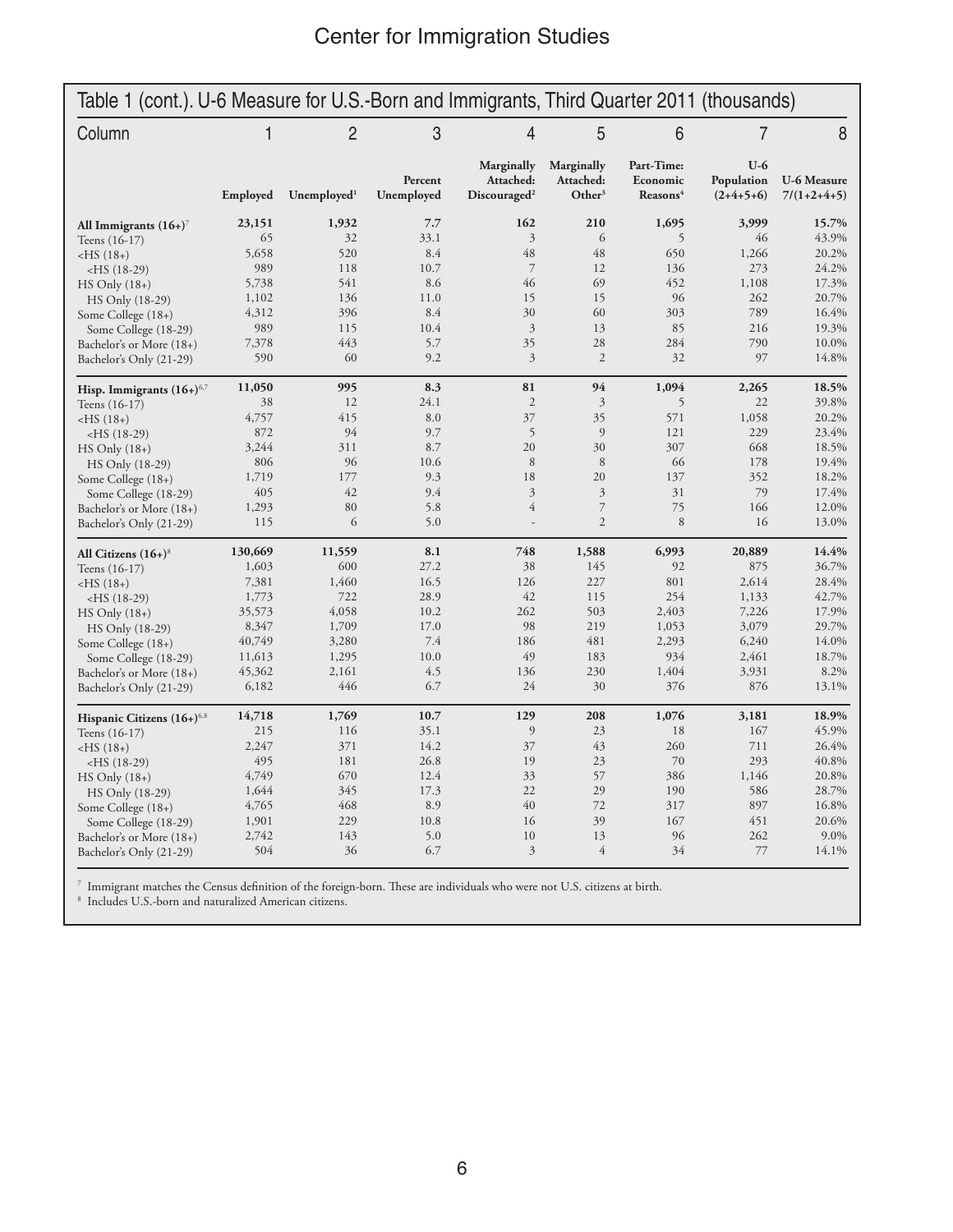| Table 2. Employment and Unemployment for Natives and Immigrants, Third Quarter 2012 (thousands) |         |                                |         |                                         |                                            |         |                    |                                 |
|-------------------------------------------------------------------------------------------------|---------|--------------------------------|---------|-----------------------------------------|--------------------------------------------|---------|--------------------|---------------------------------|
|                                                                                                 |         | Employed Unemployed Unemployed | Percent |                                         | Not in Labor<br>Force $(18-65)^1$ Employed |         | Total <sup>2</sup> | Employment<br>Rate <sup>3</sup> |
| All Persons $(16+)$                                                                             | 143,006 | 12,613                         | 8.1     | All Persons $(16+)$                     | 49,249                                     | 135,382 | 196,215            | 69.0                            |
| Teens (16-17)                                                                                   | 1,640   | 616                            | 27.3    | Teens (16-17)                           | 6,493                                      | 1,640   | 8,749              | 18.7                            |
| $-HS(18+)$                                                                                      | 11,577  | 1,863                          | 13.9    | $-HS(18+)$                              | 8,887                                      | 10,974  | 21,671             | 50.6                            |
| $-HS$ (18-29)                                                                                   | 2,669   | 816                            | 23.4    | $-HS(18-29)$                            | 2,692                                      | 2,669   | 6,177              | 43.2                            |
| $HS$ Only $(18+)$                                                                               | 38,808  | 4,362                          | 10.1    | $HS$ Only $(18+)$                       | 16,735                                     | 37,064  | 58,030             | 63.9                            |
| HS Only (18-29)                                                                                 | 9,176   | 1,808                          | 16.5    | HS Only (18-29)                         | 4,663                                      | 9,176   | 15,647             | 58.6                            |
| Some College (18+)                                                                              | 42,494  | 3,440                          | 7.5     | Some College (18+)                      | 14,423                                     | 41,086  | 58,829             | 69.8                            |
| Some College (18-29)                                                                            | 12,188  | 1,350                          | 10.0    | Some College (18-29)                    | 5,260                                      | 12,188  | 18,798             | 64.8                            |
| Bachelor's or More (18+)                                                                        | 48,487  | 2,332                          | 4.6     | Bachelor's or More (18+)                | 9,204                                      | 46,258  | 57,685             | 80.2                            |
| Bachelor's Only (21-29)                                                                         | 6,528   | 477                            | 6.8     | Bachelor's Only (21-29)                 | 1,153                                      | 6,528   | 8,158              | 80.0                            |
| All U.S.-Born $(16+)$                                                                           | 119,855 | 10,680                         | 8.2     | All U.S.-Born $(16+)$                   | 40,991                                     | 112,931 | 163,681            | 69.0                            |
| Teens (16-17)                                                                                   | 1,575   | 584                            | 27.0    | Teens (16-17)                           | 6,026                                      | 1,575   | 8,184              | 19.2                            |
| $-HS(18+)$                                                                                      | 5,918   | 1,343                          | 18.5    | $-HS(18+)$                              | 6,277                                      | 5,466   | 13,057             | 41.9                            |
| $-HS$ (18-29)                                                                                   | 1,680   | 698                            | 29.4    | $-HS$ (18-29)                           | 2,167                                      | 1,680   | 4,545              | 37.0                            |
| $HS$ Only $(18+)$                                                                               | 33,070  | 3,820                          | 10.4    | $HS$ Only $(18+)$                       | 14,427                                     | 31,453  | 49,588             | 63.4                            |
| HS Only (18-29)                                                                                 | 8,074   | 1,672                          | 17.2    | HS Only (18-29)                         | 4,065                                      | 8,074   | 13,811             | 58.5                            |
| Some College (18+)                                                                              | 38,182  | 3,045                          | 7.4     | Some College (18+)                      | 12,841                                     | 36,875  | 52,655             | 70.0                            |
| Some College (18-29)                                                                            | 11,199  | 1,235                          | 9.9     | Some College (18-29)                    | 4,598                                      | 11,199  | 17,032             | 65.8                            |
| Bachelor's or More (18+)                                                                        | 41,109  | 1,889                          | 4.4     | Bachelor's or More (18+)                | 7,446                                      | 39,137  | 48,380             | 80.9                            |
| Bachelor's Only (21-29)                                                                         | 5,939   | 416                            | 6.5     | Bachelor's Only (21-29)                 | 889                                        | 5,939   | 7,244              | 82.0                            |
| Black U.S.-Born $(16+)$ <sup>4</sup>                                                            | 12,805  | 2,254                          | 15.0    | Black U.S.-Born $(16+)$ <sup>4</sup>    | 6,419                                      | 12,331  | 20,870             | 59.1                            |
| Teens (16-17)                                                                                   | 131     | 93                             | 41.4    | Teens (16-17)                           | 951                                        | 131     | 1,174              | 11.2                            |
| $-HS(18+)$                                                                                      | 859     | 359                            | 29.5    | $-HS(18+)$                              | 1,347                                      | 796     | 2,498              | 31.9                            |
| $-HS$ (18-29)                                                                                   | 215     | 206                            | 48.9    | $-HS(18-29)$                            | 438                                        | 215     | 859                | 25.0                            |
| $HS$ Only $(18+)$                                                                               | 4,241   | 916                            | 17.8    | $HS$ Only $(18+)$                       | 2,661                                      | 4,134   | 7,700              | 53.7                            |
| HS Only (18-29)                                                                                 | 1,207   | 421                            | 25.9    | HS Only (18-29)                         | 858                                        | 1,207   | 2,486              | 48.6                            |
| Some College (18+)                                                                              | 4,510   | 648                            | 12.6    | Some College (18+)                      | 1,827                                      | 4,428   | 6,886              | 64.3                            |
| Some College (18-29)                                                                            | 1,303   | 294                            | 18.4    | Some College (18-29)                    | 678                                        | 1,303   | 2,275              | 57.3                            |
| Bachelor's or More (18+)                                                                        | 3,064   | 237                            | 7.2     | Bachelor's or More (18+)                | 584                                        | 2,973   | 3,787              | 78.5                            |
| Bachelor's Only (21-29)                                                                         | 420     | 44                             | 9.5     | Bachelor's Only (21-29)                 | 62                                         | 420     | 526                | 79.8                            |
| Hispanic U.S.-Born $(16+)$ <sup>5</sup>                                                         | 11,016  | 1,434                          | 11.5    | Hispanic U.S.-Born $(16+)$ <sup>5</sup> | 4,456                                      | 10,602  | 16,366             | 64.8                            |
| Teens (16-17)                                                                                   | 205     | 115                            | 35.8    | Teens (16-17)                           | 1,246                                      | 205     | 1,565              | 13.1                            |
| $-HS(18+)$                                                                                      | 1,229   | 297                            | 19.5    | $-HS(18+)$                              | 1,238                                      | 1,178   | 2,709              | 43.5                            |
| $-HS$ (18-29)                                                                                   | 434     | 171                            | 28.3    | $-HS$ (18-29)                           | 540                                        | 434     | 1,145              | 37.9                            |
| $HS$ Only $(18+)$                                                                               | 3,699   | 547                            | 12.9    | $HS$ Only $(18+)$                       | 1,485                                      | 3,643   | 5,671              | 64.2                            |
| HS Only (18-29)                                                                                 | 1,511   | 325                            | 17.7    | HS Only (18-29)                         | 767                                        | 1,511   | 2,603              | 58.0                            |
| Some College (18+)                                                                              | 3,846   | 371                            | 8.8     | Some College (18+)                      | 1,372                                      | 3,805   | 5,547              | 68.6                            |
| Some College (18-29)                                                                            | 1,752   | 213                            | 10.8    | Some College (18-29)                    | 762                                        | 1,752   | 2,727              | 64.2                            |
| Bachelor's or More (18+)                                                                        | 2,037   | 104                            | 4.9     | Bachelor's or More (18+)                | 361                                        | 1,975   | 2,438              | 81.0                            |
| Bachelor's Only (21-29)                                                                         | 458     | 35                             | 7.1     | Bachelor's Only (21-29)                 | 84                                         | 458     | 577                | 79.4                            |

**Source:** Center for Immigration Studies analysis of public-use July, August, September 2012 Current Population Surveys All figures are seasonally unadjusted and are for non-institutionalized civilians, which does not include those in institutions such as prisons and nursing homes. 1

 $^{\rm 1}$  Persons who are not working nor looking for work.

<sup>2</sup> Total number of people in age group.

<sup>3</sup> The share of people in the specific age group who are currently holding a job.

Non-Hispanic persons who chose only black or African American. 5

<sup>5</sup> Hispanics can be of any race.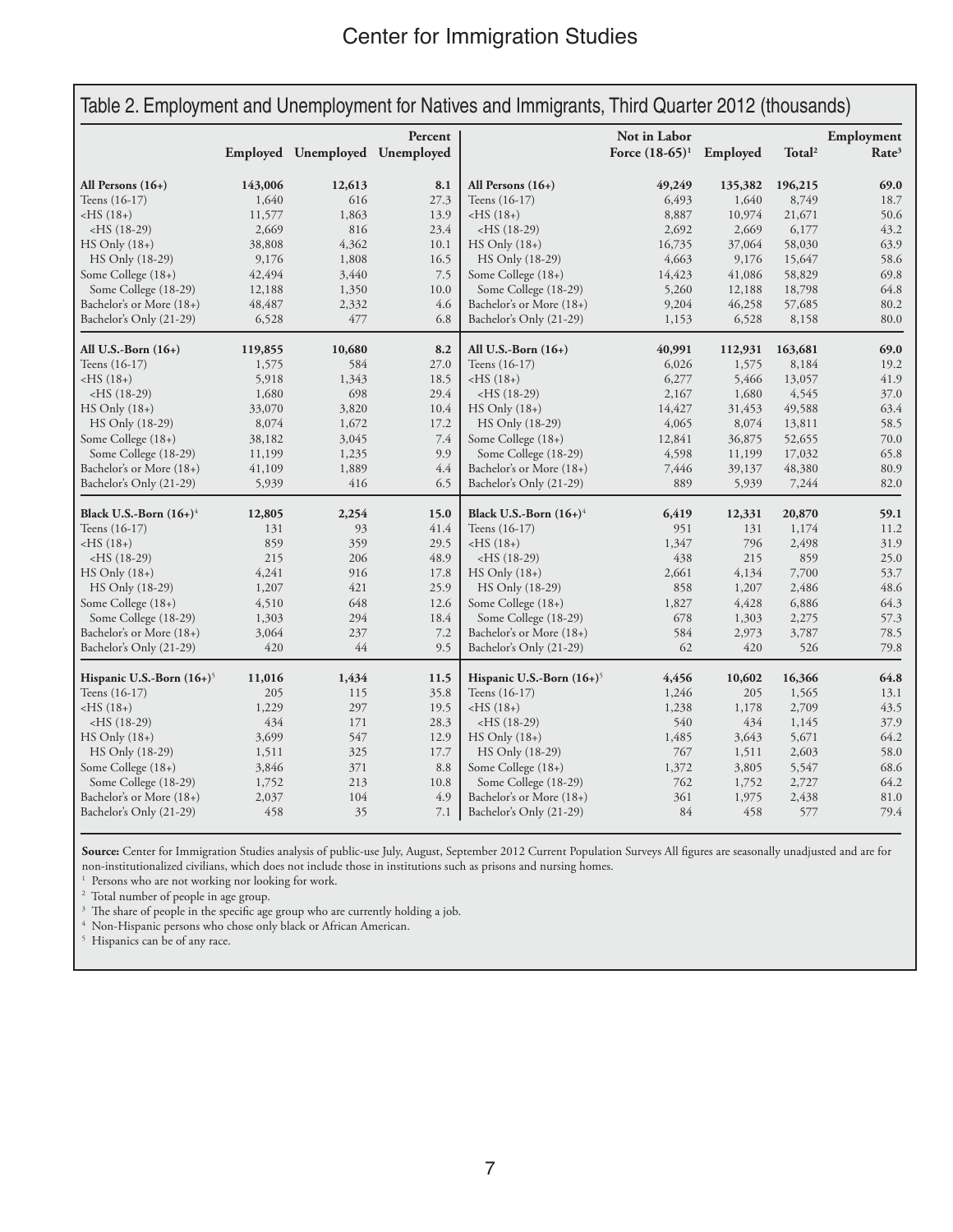|                                          |         |                                |         | Table 2 (cont.). Employment and Unemployment for Natives and Immigrants, Third Quarter 2012 (thousands) |                            |         |                    |                   |
|------------------------------------------|---------|--------------------------------|---------|---------------------------------------------------------------------------------------------------------|----------------------------|---------|--------------------|-------------------|
|                                          |         |                                | Percent |                                                                                                         | Not in Labor               |         |                    | Employment        |
|                                          |         | Employed Unemployed Unemployed |         |                                                                                                         | Force $(18-65)^1$ Employed |         | Total <sup>2</sup> | Rate <sup>3</sup> |
| All Immigrants $(16+)$ <sup>6</sup>      | 23,151  | 1,932                          | 7.7     | All Immigrants $(16+)$ <sup>6</sup>                                                                     | 8,257                      | 22,450  | 32,534             | 69.0              |
| Teens (16-17)                            | 65      | 32                             | 33.1    | Teens (16-17)                                                                                           | 467                        | 65      | 564                | 11.5              |
| $-HS(18+)$                               | 5,658   | 520                            | 8.4     | $-HS(18+)$                                                                                              | 2,609                      | 5,508   | 8,613              | 63.9              |
| $-HS(18-29)$                             | 989     | 118                            | 10.7    | $-HS$ (18-29)                                                                                           | 524                        | 989     | 1,631              | 60.6              |
| $HS$ Only $(18+)$                        | 5,738   | 541                            | 8.6     | $HS$ Only $(18+)$                                                                                       | 2,308                      | 5,612   | 8,443              | 66.5              |
| HS Only (18-29)                          | 1,102   | 136                            | 11.0    | HS Only (18-29)                                                                                         | 598                        | 1,102   | 1,836              | 60.0              |
| Some College (18+)                       | 4,312   | 396                            | 8.4     | Some College (18+)                                                                                      | 1,582                      | 4,211   | 6,174              | 68.2              |
| Some College (18-29)                     | 989     | 115                            | 10.4    | Some College (18-29)                                                                                    | 662                        | 989     | 1,766              | 56.0              |
| Bachelor's or More (18+)                 | 7,378   | 443                            | 5.7     | Bachelor's or More (18+)                                                                                | 1,758                      | 7,120   | 9,304              | 76.5              |
| Bachelor's Only (21-29)                  | 590     | 60                             | 9.2     | Bachelor's Only (21-29)                                                                                 | 264                        | 590     | 914                | 64.6              |
| Hisp. Immigrants $(16+)$                 | 11,050  | 995                            | 8.3     | Hisp. Immigrants $(16+)$                                                                                | 3,992                      | 10,822  | 15,771             | 68.6              |
| Teens (16-17)                            | 38      | 12                             | 24.1    | Teens (16-17)                                                                                           | 234                        | 38      | 283                | 13.4              |
| $-HS(18+)$                               | 4,757   | 415                            | 8.0     | $-HS(18+)$                                                                                              | 1,956                      | 4,656   | 7,013              | 66.4              |
| $-HS(18-29)$                             | 872     | 94                             | 9.7     | $-HS(18-29)$                                                                                            | 370                        | 872     | 1,336              | 65.3              |
| $HS$ Only $(18+)$                        | 3,244   | 311                            | 8.7     | $HS$ Only $(18+)$                                                                                       | 1,218                      | 3,215   | 4,741              | 67.8              |
| HS Only (18-29)                          | 806     | 96                             | 10.6    | HS Only (18-29)                                                                                         | 366                        | 806     | 1,268              | 63.6              |
| Some College (18+)                       | 1,719   | 177                            | 9.3     | Some College (18+)                                                                                      | 542                        | 1,700   | 2,412              | 70.5              |
| Some College (18-29)                     | 405     | 42                             | 9.4     | Some College (18-29)                                                                                    | 215                        | 405     | 662                | 61.2              |
| Bachelor's or More (18+)                 | 1,293   | 80                             | 5.8     | Bachelor's or More(18+)                                                                                 | 276                        | 1,252   | 1,605              | 78.0              |
| Bachelor's Only (21-29)                  | 115     | 6                              | 5.0     | Bachelor's Only (21-29)                                                                                 | 38                         | 115     | 159                | 72.3              |
| All Citizens $(16+)$ <sup>7</sup>        | 130,669 | 11,559                         | 8.1     | All Citizens $(16+)$ <sup>7</sup>                                                                       | 44,161                     | 123,237 | 177,969            | 69.2              |
| Teens (16-17)                            | 1,603   | 600                            | 27.2    | Teens (16-17)                                                                                           | 6,148                      | 1,603   | 8,351              | 19.2              |
| $-HS(18+)$                               | 7,381   | 1,460                          | 16.5    | $-HS(18+)$                                                                                              | 6,928                      | 6,839   | 15,187             | 45.0              |
| $-HS(18-29)$                             | 1,773   | 722                            | 28.9    | $-HS$ (18-29)                                                                                           | 2,230                      | 1,773   | 4,725              | 37.5              |
| $HS$ Only $(18+)$                        | 35,573  | 4,058                          | 10.2    | $HS$ Only $(18+)$                                                                                       | 15,400                     | 33,867  | 53,195             | 63.7              |
| HS Only (18-29)                          | 8,347   | 1,709                          | 17.0    | HS Only (18-29)                                                                                         | 4,204                      | 8,347   | 14,260             | 58.5              |
| Some College (18+)                       | 40,749  | 3,280                          | 7.4     | Some College (18+)                                                                                      | 13,597                     | 39,355  | 56,119             | 70.1              |
| Some College (18-29)                     | 11,613  | 1,295                          | 10.0    | Some College (18-29)                                                                                    | 4,833                      | 11,613  | 17,741             | 65.5              |
| Bachelor's or More (18+)                 | 45,362  | 2,161                          | 4.5     | Bachelor's or More (18+)                                                                                | 8,235                      | 43,176  | 53,468             | 80.8              |
| Bachelor's Only (21-29)                  | 6,182   | 446                            | 6.7     | Bachelor's Only (21-29)                                                                                 | 955                        | 6,182   | 7,583              | 81.5              |
| Hispanic Citizens $(16+)$ <sup>5,7</sup> | 14,718  | 1,769                          | 10.7    | Hispanic Citizens $(16+)$ <sup>5,7</sup>                                                                | 5,588                      | 14,180  | 21,394             | 66.3              |
| Teens (16-17)                            | 215     | 116                            | 35.1    | Teens (16-17)                                                                                           | 1,282                      | 215     | 1,614              | 13.3              |
| $-HS(18+)$                               | 2,247   | 371                            | 14.2    | $-HS(18+)$                                                                                              | 1,619                      | 2,145   | 4,122              | 52.0              |
| $-HS(18-29)$                             | 495     | 181                            | 26.8    | $-HS$ (18-29)                                                                                           | 575                        | 495     | 1,251              | 39.6              |
| $HS$ Only $(18+)$                        | 4,749   | 670                            | 12.4    | $HS$ Only $(18+)$                                                                                       | 1,877                      | 4,678   | 7,219              | 64.8              |
| HS Only (18-29)                          | 1,644   | 345                            | 17.3    | HS Only (18-29)                                                                                         | 824                        | 1,644   | 2,813              | 58.4              |
| Some College (18+)                       | 4,765   | 468                            | 8.9     | Some College (18+)                                                                                      | 1,624                      | 4,706   | 6,793              | 69.3              |
| Some College (18-29)                     | 1,901   | 229                            | 10.8    | Some College (18-29)                                                                                    | 828                        | 1,901   | 2,958              | 64.3              |
| Bachelor's or Moree (18+)                | 2,742   | 143                            | 5.0     | Bachelor's or More (18+)                                                                                | 469                        | 2,650   | 3,260              | 81.3              |
| Bachelor's Only (21-29)                  | 504     | 36                             | 6.7     | Bachelor's Only (21-29)                                                                                 | 93                         | 504     | 633                | 79.6              |
|                                          |         |                                |         |                                                                                                         |                            |         |                    |                   |

 $^6\,$  Immigrant matches Census definition of foreign-born. These are individuals who were not U.S. citizens at birth.  $^7\,$  Includes U.S.-born and naturalized American citizens.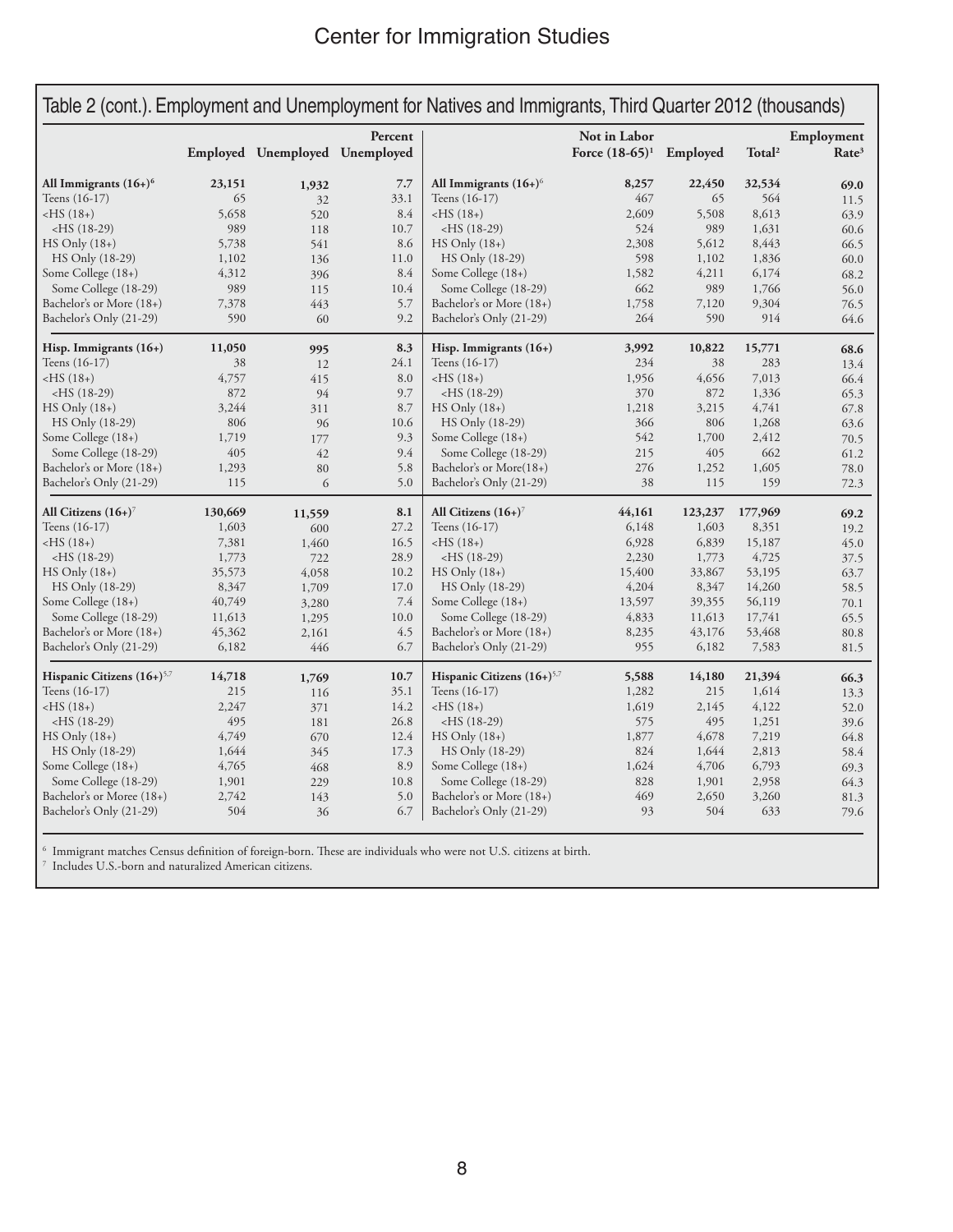| Table 3. U-6 Measure for U.S.-Born and Immigrants, Third Quarter 2007 (thousands) |              |                         |                       |                                                     |                                               |                                                |                                    |                                     |
|-----------------------------------------------------------------------------------|--------------|-------------------------|-----------------------|-----------------------------------------------------|-----------------------------------------------|------------------------------------------------|------------------------------------|-------------------------------------|
| Column                                                                            | $\mathbf{1}$ | $\overline{2}$          | 3                     | $\overline{4}$                                      | 5                                             | 6                                              | $\overline{7}$                     | 8                                   |
|                                                                                   | Employed     | Unemployed <sup>1</sup> | Percent<br>Unemployed | Marginally<br>Attached:<br>Discouraged <sup>2</sup> | Marginally<br>Attached:<br>Other <sup>3</sup> | Part-Time:<br>Economic<br>Reasons <sup>4</sup> | $U-6$<br>Population<br>$(2+4+5+6)$ | <b>U-6 Measure</b><br>$7/(1+2+4+5)$ |
| All Persons $(16+)$                                                               | 146,723      | 7,199                   | 4.7                   | 345                                                 | 991                                           | 4,382                                          | 12,917                             | 8.3%                                |
| Teens $(16-17)$                                                                   | 2,537        | 523                     | 17.1                  | 36                                                  | 109                                           | 97                                             | 763                                | 23.8%                               |
| $-HS(18+)$                                                                        | 13,350       | 1,233                   | 8.5                   | 71                                                  | 163                                           | 852                                            | 2,319                              | 15.7%                               |
| $-HS$ (18-29)                                                                     | 3,720        | 606                     | 14.0                  | 35                                                  | 89                                            | 303                                            | 1,033                              | 23.2%                               |
| $HS$ Only $(18+)$                                                                 | 42,909       | 2.484                   | 5.5                   | 128                                                 | 324                                           | 1,606                                          | 4,542                              | 9.9%                                |
| HS Only (18-29)                                                                   | 10,504       | 1,166                   | 10.0                  | 50                                                  | 137                                           | 687                                            | 2,040                              | 17.2%                               |
| Some College (18+)                                                                | 42,338       | 1,788                   | 4.1                   | 72                                                  | 244                                           | 1,113                                          | 3,217                              | 7.2%                                |
| Some College (18-29)                                                              | 12,184       | 717                     | 5.6                   | 27                                                  | 99                                            | 454                                            | 1,297                              | 10.0%                               |
| Bachelor's or More (18+)                                                          | 45,589       | 1,171                   | 2.5                   | 39                                                  | 152                                           | 714                                            | 2,076                              | 4.4%                                |
| Bachelor's Only (21-29)                                                           | 6,480        | 292                     | 4.3                   | 6                                                   | 25                                            | 161                                            | 484                                | 7.1%                                |
| All U.S.-Born $(16+)$                                                             | 123,423      | 6,207                   | 4.8                   | 295                                                 | 862                                           | 3,421                                          | 10,784                             | 8.2%                                |
| Teens (16-17)                                                                     | 2,438        | 507                     | 17.2                  | 28                                                  | 103                                           | 90                                             | 727                                | 23.7%                               |
| $-HS(18+)$                                                                        | 6,972        | 912                     | 11.6                  | 58                                                  | 137                                           | 430                                            | 1,537                              | 19.0%                               |
| $-HS(18-29)$                                                                      | 2,099        | 501                     | 19.3                  | 31                                                  | 79                                            | 194                                            | 805                                | 29.7%                               |
| $HS$ Only $(18+)$                                                                 | 36,869       | 2,185                   | 5.6                   | 112                                                 | 273                                           | 1,316                                          | 3,886                              | 9.9%                                |
| HS Only (18-29)                                                                   | 8,987        | 1,071                   | 10.6                  | 44                                                  | 122                                           | 581                                            | 1,818                              | 17.8%                               |
| Some College (18+)                                                                | 38,378       | 1,613                   | 4.0                   | 63                                                  | 224                                           | 983                                            | 2,883                              | 7.2%                                |
| Some College (18-29)                                                              | 11,136       | 663                     | 5.6                   | 25                                                  | 96                                            | 407                                            | 1,191                              | 10.0%                               |
| Bachelor's or More (18+)                                                          | 38,766       | 990                     | 2.5                   | 33                                                  | 125                                           | 603                                            | 1,751                              | 4.4%                                |
| Bachelor's Only (21-29)                                                           | 5,774        | 255                     | 4.2                   | $\overline{4}$                                      | 20                                            | 142                                            | 421                                | 7.0%                                |
| Black U.S.-Born $(16+)$ <sup>5</sup>                                              | 13,907       | 1,293                   | 8.5                   | 110                                                 | 182                                           | 510                                            | 2,096                              | 13.5%                               |
| Teens (16-17)                                                                     | 190          | 103                     | 35.2                  | 10                                                  | 29                                            | 13                                             | 156                                | 46.8%                               |
| $-HS(18+)$                                                                        | 1,167        | 227                     | 16.3                  | 28                                                  | 40                                            | 92                                             | 387                                | 26.5%                               |
| $-HS$ (18-29)                                                                     | 321          | 114                     | 26.2                  | 14                                                  | 23                                            | 31                                             | 182                                | 38.6%                               |
| $HS$ Only $(18+)$                                                                 | 4,861        | 520                     | 9.7                   | 37                                                  | 58                                            | 235                                            | 850                                | 15.5%                               |
| HS Only (18-29)                                                                   | 1,312        | 286                     | 17.9                  | 16                                                  | 29                                            | 103                                            | 434                                | 26.4%                               |
| Some College (18+)                                                                | 4,605        | 321                     | 6.5                   | 31                                                  | 47                                            | 133                                            | 532                                | 10.6%                               |
| Some College (18-29)                                                              | 1,345        | 140                     | 9.4                   | 16                                                  | 23                                            | 53                                             | 232                                | 15.2%                               |
| Bachelor's or More (18+)                                                          | 3,085        | 122                     | 3.8                   | 5                                                   | 9                                             | 38                                             | 174                                | 5.4%                                |
| Bachelor's Only (21-29)                                                           | 487          | 32                      | 6.2                   | $\mathbf{1}$                                        | $\overline{\phantom{a}}$                      | 8                                              | 41                                 | 7.9%                                |
| Hispanic U.S.-Born $(16+)$ <sup>6</sup>                                           | 8,841        | 676                     | 7.1                   | 27                                                  | 88                                            | 301                                            | 1,093                              | 11.3%                               |
| Teens (16-17)                                                                     | 226          | 78                      | 25.7                  | $\mathfrak{2}$                                      | 17                                            | 12                                             | 109                                | 33.7%                               |
| $-HS(18+)$                                                                        | 1,202        | 169                     | 12.3                  | 10                                                  | 25                                            | 76                                             | 280                                | 19.9%                               |
| $-HS$ (18-29)                                                                     | 471          | 102                     | 17.8                  | 10                                                  | 15                                            | 42                                             | 169                                | 28.3%                               |
| $HS$ Only $(18+)$                                                                 | 2,945        | 235                     | 7.4                   | 9                                                   | 25                                            | 121                                            | 390                                | 12.1%                               |
| HS Only (18-29)                                                                   | 1,108        | 138                     | 11.1                  | 5                                                   | 18                                            | 72                                             | 233                                | 18.4%                               |
| Some College (18+)                                                                | 2,888        | 151                     | 5.0                   | 6                                                   | 16                                            | 71                                             | 244                                | 8.0%                                |
| Some College (18-29)                                                              | 1,110        | 82                      | 6.9                   | $\mathbf{1}$                                        | 6                                             | 29                                             | 118                                | 9.8%                                |
| Bachelor's or More (18+)                                                          | 1,581        | 43                      | 2.6                   | $\mathbf{1}$                                        | $\overline{4}$                                | 22                                             | 70                                 | 4.3%                                |
| Bachelor's Only (21-29)                                                           | 351          | 21                      | 5.6                   | $\mathbf{1}$                                        | $\overline{a}$                                | 6                                              | 28                                 | 7.5%                                |

**Source:** Center for Immigration Studies analysis of public-use July, August, September 2007 Current Population Surveys. All figures are seasonally unadjusted and are for non-institutionalized civilians, which does not include those in institutions such as prisons and nursing homes. 1

<sup>1</sup> Unemployed means they are not working but have looked for work in previous four weeks.

<sup>2</sup> Discouraged workers are not in the labor force; they neither have jobs nor have looked for one in the previous four weeks because they do not think there are any suitable for them. However, they are available for work and have looked for a job in the last 12 months.

<sup>3</sup> These people are not in the labor force; they neither have jobs nor are looking for one, though they would work under the right circumstances. They do not fall into the official definition of discouraged workers, but like discouraged workers these individuals have looked for work in the last 12 months. 4

 These individuals work part-time because of the economy. They include those who normally work full-time but are now part-time for economic reasons. 5 Non-Hispanic persons who chose only black or African American.

6 Hispanics can be of any race.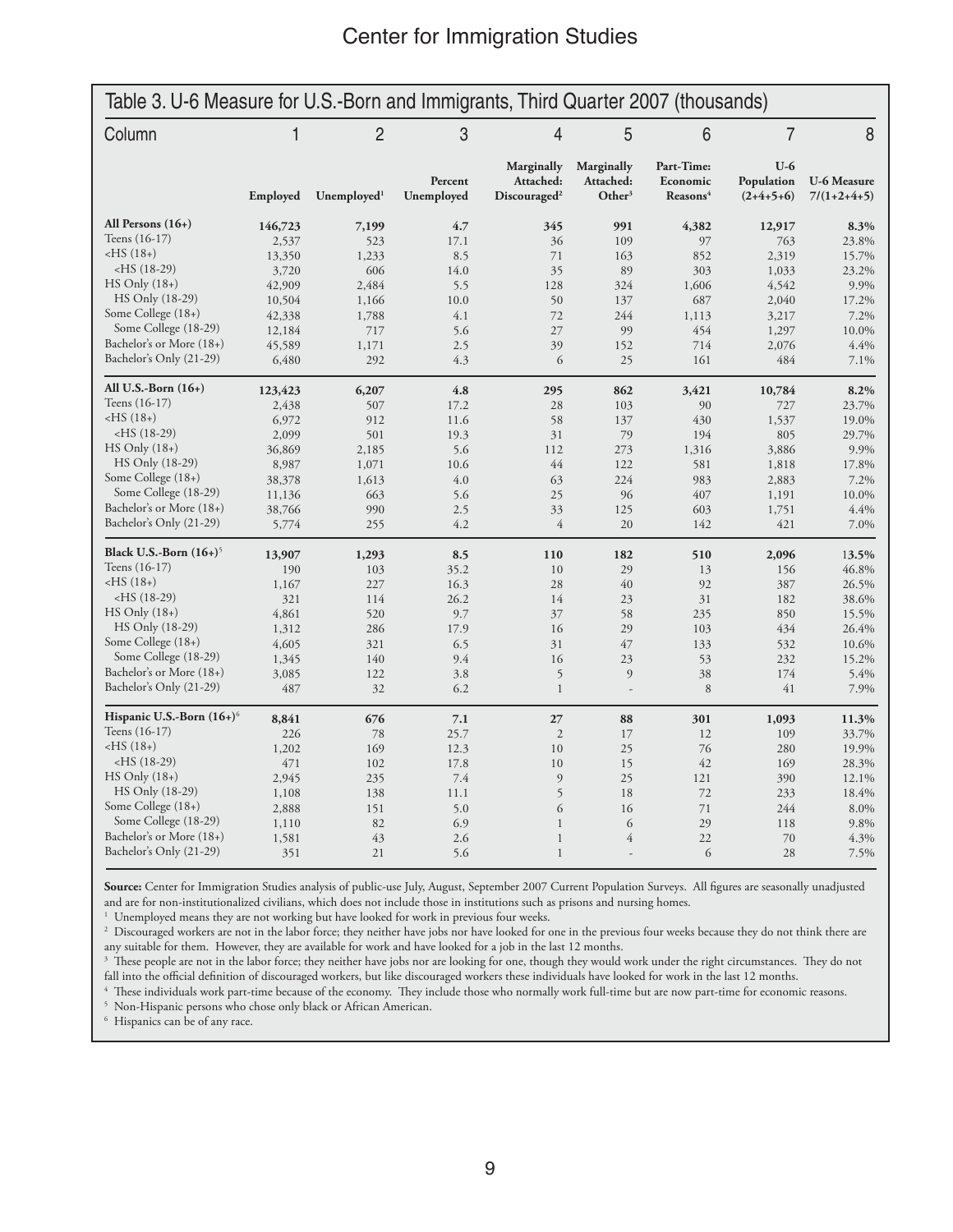| $\overline{2}$<br>3<br>5<br>Column<br>1<br>4<br>6<br>$\overline{7}$<br>8<br>$U-6$<br>Marginally<br>Marginally<br>Part-Time:<br>Attached:<br>Attached:<br>Economic<br><b>U-6 Measure</b><br>Percent<br>Population<br>Other <sup>3</sup><br>Employed<br>Unemployed <sup>1</sup><br>Unemployed<br>Discourad <sup>2</sup><br>Reasons <sup>4</sup><br>$(2+4+5+6)$<br>$7/(1+2+4+5)$<br>992<br>4.1<br>129<br>8.7%<br>All Immigrants $(16+)$ <sup>7</sup><br>23,300<br>50<br>961<br>2,133<br>Teens (16-17)<br>99<br>15<br>13.3<br>8<br>5<br>$\overline{7}$<br>36<br>28.1%<br>4.8<br>26<br>$-HS(18+)$<br>6,378<br>322<br>12<br>422<br>782<br>11.6%<br>$\overline{4}$<br>$-HS(18-29)$<br>1,621<br>105<br>6.1<br>10<br>109<br>228<br>13.1%<br>4.7<br>51<br>290<br>657<br>10.3%<br>$HS$ Only $(18+)$<br>6,040<br>300<br>16<br>95<br>5.9<br>5<br>15<br>106<br>221<br>HS Only (18-29)<br>1,517<br>13.5%<br>3,960<br>4.2<br>9<br>20<br>8.0%<br>Some College (18+)<br>175<br>130<br>334<br>54<br>$\overline{2}$<br>$\mathfrak{Z}$<br>47<br>Some College (18-29)<br>4.9<br>106<br>9.6%<br>1,047<br>Bachelor's or More (18+)<br>6,822<br>181<br>6<br>27<br>110<br>324<br>4.6%<br>2.6<br>Bachelor's Only (21-29)<br>706<br>37<br>5.0<br>$\overline{2}$<br>5<br>20<br>64<br>8.5%<br>4.5<br>63<br>643<br>10.4%<br>Hisp. Immigrants $(16+)$ <sup>6,7</sup><br>11,708<br>555<br>26<br>1,288<br>$\mathfrak{Z}$<br>$\overline{4}$<br>28.3%<br>Teens (16-17)<br>55<br>7<br>10.9<br>6<br>20<br>5,551<br>275<br>4.7<br>10<br>25<br>693<br>11.8%<br>$-HS(18+)$<br>383<br>$-HS(18-29)$<br>1,488<br>95<br>6.0<br>$\mathfrak{2}$<br>10<br>104<br>211<br>13.2%<br>$\overline{9}$<br>168<br>4.8<br>23<br>178<br>378<br>10.7%<br>$HS$ Only $(18+)$<br>3,339<br>1,068<br>56<br>5.0<br>5<br>8<br>82<br>151<br>13.3%<br>HS Only (18-29)<br>$\overline{7}$<br>55<br>Some College (18+)<br>1,490<br>67<br>4.3<br>$\mathbf{1}$<br>130<br>8.3%<br>24<br>45<br>Some College (18-29)<br>433<br>20<br>4.4<br>$\mathbf{1}$<br>9.9%<br>5<br>23<br>67<br>Bachelor's or More (18+)<br>1,273<br>39<br>3.0<br>5.1%<br>5<br>8<br>4.2<br>Bachelor's Only (21-29)<br>181<br>$\mathbf{1}$<br>14<br>7.4%<br>$\overline{a}$<br>All Citizens $(16+)$ <sup>8</sup><br>132,908<br>6,523<br>4.7<br>310<br>911<br>3,660<br>11,404<br>8.1%<br>2,466<br>513<br>28<br>105<br>90<br>735<br>23.6%<br>Teens (16-17)<br>17.2<br>490<br>$-HS(18+)$<br>8,235<br>978<br>10.6<br>63<br>143<br>1,674<br>17.8%<br>$-HS(18-29)$<br>18.8<br>80<br>206<br>834<br>29.2%<br>2,230<br>515<br>33<br>290<br>9.7%<br>$HS$ Only $(18+)$<br>39,205<br>2,271<br>5.5<br>117<br>1,399<br>4,077<br>44<br>597<br>HS Only (18-29)<br>9,288<br>1,085<br>10.5<br>125<br>1,851<br>17.6%<br>68<br>1,028<br>Some College (18+)<br>40,491<br>1,688<br>4.0<br>237<br>3,021<br>7.1%<br>Some College (18-29)<br>11,514<br>683<br>26<br>97<br>417<br>9.9%<br>5.6<br>1,223<br>42,511<br>Bachelor's or Moree (18+)<br>1,073<br>2.5<br>35<br>137<br>653<br>1,898<br>4.3%<br>6,039<br>264<br>4.2<br>$\overline{4}$<br>21<br>144<br>433<br>6.8%<br>Bachelor's Only (21-29)<br>794<br>6.2<br>400<br>Hispanic Citizens $(16+)$ <sup>6,8</sup><br>11,964<br>33<br>105<br>1,332<br>10.3%<br>79<br>$\overline{2}$<br>17<br>Teens (16-17)<br>232<br>25.4<br>12<br>110<br>33.3%<br>$-HS(18+)$<br>2,110<br>214<br>9.2<br>12<br>31<br>124<br>381<br>16.1%<br>571<br>16.4<br>10<br>51<br>189<br>26.7%<br>$-HS(18-29)$<br>112<br>16<br>273<br>6.5<br>12<br>30<br>154<br>469<br>$HS$ Only $(18+)$<br>3,910<br>11.1%<br>5<br>20<br>HS Only (18-29)<br>1,270<br>147<br>10.4<br>83<br>255<br>17.7%<br>$\overline{7}$<br>Some College (18+)<br>3,542<br>167<br>4.5<br>20<br>80<br>274<br>7.3%<br>Some College (18-29)<br>1,232<br>87<br>$\mathbf{1}$<br>125<br>9.4%<br>6.6<br>6<br>31<br>$\overline{7}$<br>Bachelor's or More (18+)<br>62<br>2.8<br>$\mathbf{1}$<br>28<br>98<br>4.4%<br>2,171 | Table 3 (cont.). U-6 Measure for U.S.-Born and Immigrants, Third Quarter 2007 (thousands) |  |  |  |  |  |  |  |  |
|--------------------------------------------------------------------------------------------------------------------------------------------------------------------------------------------------------------------------------------------------------------------------------------------------------------------------------------------------------------------------------------------------------------------------------------------------------------------------------------------------------------------------------------------------------------------------------------------------------------------------------------------------------------------------------------------------------------------------------------------------------------------------------------------------------------------------------------------------------------------------------------------------------------------------------------------------------------------------------------------------------------------------------------------------------------------------------------------------------------------------------------------------------------------------------------------------------------------------------------------------------------------------------------------------------------------------------------------------------------------------------------------------------------------------------------------------------------------------------------------------------------------------------------------------------------------------------------------------------------------------------------------------------------------------------------------------------------------------------------------------------------------------------------------------------------------------------------------------------------------------------------------------------------------------------------------------------------------------------------------------------------------------------------------------------------------------------------------------------------------------------------------------------------------------------------------------------------------------------------------------------------------------------------------------------------------------------------------------------------------------------------------------------------------------------------------------------------------------------------------------------------------------------------------------------------------------------------------------------------------------------------------------------------------------------------------------------------------------------------------------------------------------------------------------------------------------------------------------------------------------------------------------------------------------------------------------------------------------------------------------------------------------------------------------------------------------------------------------------------------------------------------------------------------------------------------------------------------------------------------------------------------------------------------------------------------------------------------------------------------------------------------------------------------------------------------------------------------------------------------------------------------------------------------------------------------------------------------------------------------------------------------------------------------------------------------------------------------------------------------------------------------------------------------------------------------------------------------------------------------|-------------------------------------------------------------------------------------------|--|--|--|--|--|--|--|--|
|                                                                                                                                                                                                                                                                                                                                                                                                                                                                                                                                                                                                                                                                                                                                                                                                                                                                                                                                                                                                                                                                                                                                                                                                                                                                                                                                                                                                                                                                                                                                                                                                                                                                                                                                                                                                                                                                                                                                                                                                                                                                                                                                                                                                                                                                                                                                                                                                                                                                                                                                                                                                                                                                                                                                                                                                                                                                                                                                                                                                                                                                                                                                                                                                                                                                                                                                                                                                                                                                                                                                                                                                                                                                                                                                                                                                                                                                    |                                                                                           |  |  |  |  |  |  |  |  |
|                                                                                                                                                                                                                                                                                                                                                                                                                                                                                                                                                                                                                                                                                                                                                                                                                                                                                                                                                                                                                                                                                                                                                                                                                                                                                                                                                                                                                                                                                                                                                                                                                                                                                                                                                                                                                                                                                                                                                                                                                                                                                                                                                                                                                                                                                                                                                                                                                                                                                                                                                                                                                                                                                                                                                                                                                                                                                                                                                                                                                                                                                                                                                                                                                                                                                                                                                                                                                                                                                                                                                                                                                                                                                                                                                                                                                                                                    |                                                                                           |  |  |  |  |  |  |  |  |
|                                                                                                                                                                                                                                                                                                                                                                                                                                                                                                                                                                                                                                                                                                                                                                                                                                                                                                                                                                                                                                                                                                                                                                                                                                                                                                                                                                                                                                                                                                                                                                                                                                                                                                                                                                                                                                                                                                                                                                                                                                                                                                                                                                                                                                                                                                                                                                                                                                                                                                                                                                                                                                                                                                                                                                                                                                                                                                                                                                                                                                                                                                                                                                                                                                                                                                                                                                                                                                                                                                                                                                                                                                                                                                                                                                                                                                                                    |                                                                                           |  |  |  |  |  |  |  |  |
|                                                                                                                                                                                                                                                                                                                                                                                                                                                                                                                                                                                                                                                                                                                                                                                                                                                                                                                                                                                                                                                                                                                                                                                                                                                                                                                                                                                                                                                                                                                                                                                                                                                                                                                                                                                                                                                                                                                                                                                                                                                                                                                                                                                                                                                                                                                                                                                                                                                                                                                                                                                                                                                                                                                                                                                                                                                                                                                                                                                                                                                                                                                                                                                                                                                                                                                                                                                                                                                                                                                                                                                                                                                                                                                                                                                                                                                                    |                                                                                           |  |  |  |  |  |  |  |  |
|                                                                                                                                                                                                                                                                                                                                                                                                                                                                                                                                                                                                                                                                                                                                                                                                                                                                                                                                                                                                                                                                                                                                                                                                                                                                                                                                                                                                                                                                                                                                                                                                                                                                                                                                                                                                                                                                                                                                                                                                                                                                                                                                                                                                                                                                                                                                                                                                                                                                                                                                                                                                                                                                                                                                                                                                                                                                                                                                                                                                                                                                                                                                                                                                                                                                                                                                                                                                                                                                                                                                                                                                                                                                                                                                                                                                                                                                    |                                                                                           |  |  |  |  |  |  |  |  |
|                                                                                                                                                                                                                                                                                                                                                                                                                                                                                                                                                                                                                                                                                                                                                                                                                                                                                                                                                                                                                                                                                                                                                                                                                                                                                                                                                                                                                                                                                                                                                                                                                                                                                                                                                                                                                                                                                                                                                                                                                                                                                                                                                                                                                                                                                                                                                                                                                                                                                                                                                                                                                                                                                                                                                                                                                                                                                                                                                                                                                                                                                                                                                                                                                                                                                                                                                                                                                                                                                                                                                                                                                                                                                                                                                                                                                                                                    |                                                                                           |  |  |  |  |  |  |  |  |
|                                                                                                                                                                                                                                                                                                                                                                                                                                                                                                                                                                                                                                                                                                                                                                                                                                                                                                                                                                                                                                                                                                                                                                                                                                                                                                                                                                                                                                                                                                                                                                                                                                                                                                                                                                                                                                                                                                                                                                                                                                                                                                                                                                                                                                                                                                                                                                                                                                                                                                                                                                                                                                                                                                                                                                                                                                                                                                                                                                                                                                                                                                                                                                                                                                                                                                                                                                                                                                                                                                                                                                                                                                                                                                                                                                                                                                                                    |                                                                                           |  |  |  |  |  |  |  |  |
|                                                                                                                                                                                                                                                                                                                                                                                                                                                                                                                                                                                                                                                                                                                                                                                                                                                                                                                                                                                                                                                                                                                                                                                                                                                                                                                                                                                                                                                                                                                                                                                                                                                                                                                                                                                                                                                                                                                                                                                                                                                                                                                                                                                                                                                                                                                                                                                                                                                                                                                                                                                                                                                                                                                                                                                                                                                                                                                                                                                                                                                                                                                                                                                                                                                                                                                                                                                                                                                                                                                                                                                                                                                                                                                                                                                                                                                                    |                                                                                           |  |  |  |  |  |  |  |  |
|                                                                                                                                                                                                                                                                                                                                                                                                                                                                                                                                                                                                                                                                                                                                                                                                                                                                                                                                                                                                                                                                                                                                                                                                                                                                                                                                                                                                                                                                                                                                                                                                                                                                                                                                                                                                                                                                                                                                                                                                                                                                                                                                                                                                                                                                                                                                                                                                                                                                                                                                                                                                                                                                                                                                                                                                                                                                                                                                                                                                                                                                                                                                                                                                                                                                                                                                                                                                                                                                                                                                                                                                                                                                                                                                                                                                                                                                    |                                                                                           |  |  |  |  |  |  |  |  |
|                                                                                                                                                                                                                                                                                                                                                                                                                                                                                                                                                                                                                                                                                                                                                                                                                                                                                                                                                                                                                                                                                                                                                                                                                                                                                                                                                                                                                                                                                                                                                                                                                                                                                                                                                                                                                                                                                                                                                                                                                                                                                                                                                                                                                                                                                                                                                                                                                                                                                                                                                                                                                                                                                                                                                                                                                                                                                                                                                                                                                                                                                                                                                                                                                                                                                                                                                                                                                                                                                                                                                                                                                                                                                                                                                                                                                                                                    |                                                                                           |  |  |  |  |  |  |  |  |
|                                                                                                                                                                                                                                                                                                                                                                                                                                                                                                                                                                                                                                                                                                                                                                                                                                                                                                                                                                                                                                                                                                                                                                                                                                                                                                                                                                                                                                                                                                                                                                                                                                                                                                                                                                                                                                                                                                                                                                                                                                                                                                                                                                                                                                                                                                                                                                                                                                                                                                                                                                                                                                                                                                                                                                                                                                                                                                                                                                                                                                                                                                                                                                                                                                                                                                                                                                                                                                                                                                                                                                                                                                                                                                                                                                                                                                                                    |                                                                                           |  |  |  |  |  |  |  |  |
|                                                                                                                                                                                                                                                                                                                                                                                                                                                                                                                                                                                                                                                                                                                                                                                                                                                                                                                                                                                                                                                                                                                                                                                                                                                                                                                                                                                                                                                                                                                                                                                                                                                                                                                                                                                                                                                                                                                                                                                                                                                                                                                                                                                                                                                                                                                                                                                                                                                                                                                                                                                                                                                                                                                                                                                                                                                                                                                                                                                                                                                                                                                                                                                                                                                                                                                                                                                                                                                                                                                                                                                                                                                                                                                                                                                                                                                                    |                                                                                           |  |  |  |  |  |  |  |  |
|                                                                                                                                                                                                                                                                                                                                                                                                                                                                                                                                                                                                                                                                                                                                                                                                                                                                                                                                                                                                                                                                                                                                                                                                                                                                                                                                                                                                                                                                                                                                                                                                                                                                                                                                                                                                                                                                                                                                                                                                                                                                                                                                                                                                                                                                                                                                                                                                                                                                                                                                                                                                                                                                                                                                                                                                                                                                                                                                                                                                                                                                                                                                                                                                                                                                                                                                                                                                                                                                                                                                                                                                                                                                                                                                                                                                                                                                    |                                                                                           |  |  |  |  |  |  |  |  |
|                                                                                                                                                                                                                                                                                                                                                                                                                                                                                                                                                                                                                                                                                                                                                                                                                                                                                                                                                                                                                                                                                                                                                                                                                                                                                                                                                                                                                                                                                                                                                                                                                                                                                                                                                                                                                                                                                                                                                                                                                                                                                                                                                                                                                                                                                                                                                                                                                                                                                                                                                                                                                                                                                                                                                                                                                                                                                                                                                                                                                                                                                                                                                                                                                                                                                                                                                                                                                                                                                                                                                                                                                                                                                                                                                                                                                                                                    |                                                                                           |  |  |  |  |  |  |  |  |
|                                                                                                                                                                                                                                                                                                                                                                                                                                                                                                                                                                                                                                                                                                                                                                                                                                                                                                                                                                                                                                                                                                                                                                                                                                                                                                                                                                                                                                                                                                                                                                                                                                                                                                                                                                                                                                                                                                                                                                                                                                                                                                                                                                                                                                                                                                                                                                                                                                                                                                                                                                                                                                                                                                                                                                                                                                                                                                                                                                                                                                                                                                                                                                                                                                                                                                                                                                                                                                                                                                                                                                                                                                                                                                                                                                                                                                                                    |                                                                                           |  |  |  |  |  |  |  |  |
|                                                                                                                                                                                                                                                                                                                                                                                                                                                                                                                                                                                                                                                                                                                                                                                                                                                                                                                                                                                                                                                                                                                                                                                                                                                                                                                                                                                                                                                                                                                                                                                                                                                                                                                                                                                                                                                                                                                                                                                                                                                                                                                                                                                                                                                                                                                                                                                                                                                                                                                                                                                                                                                                                                                                                                                                                                                                                                                                                                                                                                                                                                                                                                                                                                                                                                                                                                                                                                                                                                                                                                                                                                                                                                                                                                                                                                                                    |                                                                                           |  |  |  |  |  |  |  |  |
|                                                                                                                                                                                                                                                                                                                                                                                                                                                                                                                                                                                                                                                                                                                                                                                                                                                                                                                                                                                                                                                                                                                                                                                                                                                                                                                                                                                                                                                                                                                                                                                                                                                                                                                                                                                                                                                                                                                                                                                                                                                                                                                                                                                                                                                                                                                                                                                                                                                                                                                                                                                                                                                                                                                                                                                                                                                                                                                                                                                                                                                                                                                                                                                                                                                                                                                                                                                                                                                                                                                                                                                                                                                                                                                                                                                                                                                                    |                                                                                           |  |  |  |  |  |  |  |  |
|                                                                                                                                                                                                                                                                                                                                                                                                                                                                                                                                                                                                                                                                                                                                                                                                                                                                                                                                                                                                                                                                                                                                                                                                                                                                                                                                                                                                                                                                                                                                                                                                                                                                                                                                                                                                                                                                                                                                                                                                                                                                                                                                                                                                                                                                                                                                                                                                                                                                                                                                                                                                                                                                                                                                                                                                                                                                                                                                                                                                                                                                                                                                                                                                                                                                                                                                                                                                                                                                                                                                                                                                                                                                                                                                                                                                                                                                    |                                                                                           |  |  |  |  |  |  |  |  |
|                                                                                                                                                                                                                                                                                                                                                                                                                                                                                                                                                                                                                                                                                                                                                                                                                                                                                                                                                                                                                                                                                                                                                                                                                                                                                                                                                                                                                                                                                                                                                                                                                                                                                                                                                                                                                                                                                                                                                                                                                                                                                                                                                                                                                                                                                                                                                                                                                                                                                                                                                                                                                                                                                                                                                                                                                                                                                                                                                                                                                                                                                                                                                                                                                                                                                                                                                                                                                                                                                                                                                                                                                                                                                                                                                                                                                                                                    |                                                                                           |  |  |  |  |  |  |  |  |
|                                                                                                                                                                                                                                                                                                                                                                                                                                                                                                                                                                                                                                                                                                                                                                                                                                                                                                                                                                                                                                                                                                                                                                                                                                                                                                                                                                                                                                                                                                                                                                                                                                                                                                                                                                                                                                                                                                                                                                                                                                                                                                                                                                                                                                                                                                                                                                                                                                                                                                                                                                                                                                                                                                                                                                                                                                                                                                                                                                                                                                                                                                                                                                                                                                                                                                                                                                                                                                                                                                                                                                                                                                                                                                                                                                                                                                                                    |                                                                                           |  |  |  |  |  |  |  |  |
|                                                                                                                                                                                                                                                                                                                                                                                                                                                                                                                                                                                                                                                                                                                                                                                                                                                                                                                                                                                                                                                                                                                                                                                                                                                                                                                                                                                                                                                                                                                                                                                                                                                                                                                                                                                                                                                                                                                                                                                                                                                                                                                                                                                                                                                                                                                                                                                                                                                                                                                                                                                                                                                                                                                                                                                                                                                                                                                                                                                                                                                                                                                                                                                                                                                                                                                                                                                                                                                                                                                                                                                                                                                                                                                                                                                                                                                                    |                                                                                           |  |  |  |  |  |  |  |  |
|                                                                                                                                                                                                                                                                                                                                                                                                                                                                                                                                                                                                                                                                                                                                                                                                                                                                                                                                                                                                                                                                                                                                                                                                                                                                                                                                                                                                                                                                                                                                                                                                                                                                                                                                                                                                                                                                                                                                                                                                                                                                                                                                                                                                                                                                                                                                                                                                                                                                                                                                                                                                                                                                                                                                                                                                                                                                                                                                                                                                                                                                                                                                                                                                                                                                                                                                                                                                                                                                                                                                                                                                                                                                                                                                                                                                                                                                    |                                                                                           |  |  |  |  |  |  |  |  |
|                                                                                                                                                                                                                                                                                                                                                                                                                                                                                                                                                                                                                                                                                                                                                                                                                                                                                                                                                                                                                                                                                                                                                                                                                                                                                                                                                                                                                                                                                                                                                                                                                                                                                                                                                                                                                                                                                                                                                                                                                                                                                                                                                                                                                                                                                                                                                                                                                                                                                                                                                                                                                                                                                                                                                                                                                                                                                                                                                                                                                                                                                                                                                                                                                                                                                                                                                                                                                                                                                                                                                                                                                                                                                                                                                                                                                                                                    |                                                                                           |  |  |  |  |  |  |  |  |
|                                                                                                                                                                                                                                                                                                                                                                                                                                                                                                                                                                                                                                                                                                                                                                                                                                                                                                                                                                                                                                                                                                                                                                                                                                                                                                                                                                                                                                                                                                                                                                                                                                                                                                                                                                                                                                                                                                                                                                                                                                                                                                                                                                                                                                                                                                                                                                                                                                                                                                                                                                                                                                                                                                                                                                                                                                                                                                                                                                                                                                                                                                                                                                                                                                                                                                                                                                                                                                                                                                                                                                                                                                                                                                                                                                                                                                                                    |                                                                                           |  |  |  |  |  |  |  |  |
|                                                                                                                                                                                                                                                                                                                                                                                                                                                                                                                                                                                                                                                                                                                                                                                                                                                                                                                                                                                                                                                                                                                                                                                                                                                                                                                                                                                                                                                                                                                                                                                                                                                                                                                                                                                                                                                                                                                                                                                                                                                                                                                                                                                                                                                                                                                                                                                                                                                                                                                                                                                                                                                                                                                                                                                                                                                                                                                                                                                                                                                                                                                                                                                                                                                                                                                                                                                                                                                                                                                                                                                                                                                                                                                                                                                                                                                                    |                                                                                           |  |  |  |  |  |  |  |  |
|                                                                                                                                                                                                                                                                                                                                                                                                                                                                                                                                                                                                                                                                                                                                                                                                                                                                                                                                                                                                                                                                                                                                                                                                                                                                                                                                                                                                                                                                                                                                                                                                                                                                                                                                                                                                                                                                                                                                                                                                                                                                                                                                                                                                                                                                                                                                                                                                                                                                                                                                                                                                                                                                                                                                                                                                                                                                                                                                                                                                                                                                                                                                                                                                                                                                                                                                                                                                                                                                                                                                                                                                                                                                                                                                                                                                                                                                    |                                                                                           |  |  |  |  |  |  |  |  |
|                                                                                                                                                                                                                                                                                                                                                                                                                                                                                                                                                                                                                                                                                                                                                                                                                                                                                                                                                                                                                                                                                                                                                                                                                                                                                                                                                                                                                                                                                                                                                                                                                                                                                                                                                                                                                                                                                                                                                                                                                                                                                                                                                                                                                                                                                                                                                                                                                                                                                                                                                                                                                                                                                                                                                                                                                                                                                                                                                                                                                                                                                                                                                                                                                                                                                                                                                                                                                                                                                                                                                                                                                                                                                                                                                                                                                                                                    |                                                                                           |  |  |  |  |  |  |  |  |
|                                                                                                                                                                                                                                                                                                                                                                                                                                                                                                                                                                                                                                                                                                                                                                                                                                                                                                                                                                                                                                                                                                                                                                                                                                                                                                                                                                                                                                                                                                                                                                                                                                                                                                                                                                                                                                                                                                                                                                                                                                                                                                                                                                                                                                                                                                                                                                                                                                                                                                                                                                                                                                                                                                                                                                                                                                                                                                                                                                                                                                                                                                                                                                                                                                                                                                                                                                                                                                                                                                                                                                                                                                                                                                                                                                                                                                                                    |                                                                                           |  |  |  |  |  |  |  |  |
|                                                                                                                                                                                                                                                                                                                                                                                                                                                                                                                                                                                                                                                                                                                                                                                                                                                                                                                                                                                                                                                                                                                                                                                                                                                                                                                                                                                                                                                                                                                                                                                                                                                                                                                                                                                                                                                                                                                                                                                                                                                                                                                                                                                                                                                                                                                                                                                                                                                                                                                                                                                                                                                                                                                                                                                                                                                                                                                                                                                                                                                                                                                                                                                                                                                                                                                                                                                                                                                                                                                                                                                                                                                                                                                                                                                                                                                                    |                                                                                           |  |  |  |  |  |  |  |  |
|                                                                                                                                                                                                                                                                                                                                                                                                                                                                                                                                                                                                                                                                                                                                                                                                                                                                                                                                                                                                                                                                                                                                                                                                                                                                                                                                                                                                                                                                                                                                                                                                                                                                                                                                                                                                                                                                                                                                                                                                                                                                                                                                                                                                                                                                                                                                                                                                                                                                                                                                                                                                                                                                                                                                                                                                                                                                                                                                                                                                                                                                                                                                                                                                                                                                                                                                                                                                                                                                                                                                                                                                                                                                                                                                                                                                                                                                    |                                                                                           |  |  |  |  |  |  |  |  |
|                                                                                                                                                                                                                                                                                                                                                                                                                                                                                                                                                                                                                                                                                                                                                                                                                                                                                                                                                                                                                                                                                                                                                                                                                                                                                                                                                                                                                                                                                                                                                                                                                                                                                                                                                                                                                                                                                                                                                                                                                                                                                                                                                                                                                                                                                                                                                                                                                                                                                                                                                                                                                                                                                                                                                                                                                                                                                                                                                                                                                                                                                                                                                                                                                                                                                                                                                                                                                                                                                                                                                                                                                                                                                                                                                                                                                                                                    |                                                                                           |  |  |  |  |  |  |  |  |
|                                                                                                                                                                                                                                                                                                                                                                                                                                                                                                                                                                                                                                                                                                                                                                                                                                                                                                                                                                                                                                                                                                                                                                                                                                                                                                                                                                                                                                                                                                                                                                                                                                                                                                                                                                                                                                                                                                                                                                                                                                                                                                                                                                                                                                                                                                                                                                                                                                                                                                                                                                                                                                                                                                                                                                                                                                                                                                                                                                                                                                                                                                                                                                                                                                                                                                                                                                                                                                                                                                                                                                                                                                                                                                                                                                                                                                                                    |                                                                                           |  |  |  |  |  |  |  |  |
|                                                                                                                                                                                                                                                                                                                                                                                                                                                                                                                                                                                                                                                                                                                                                                                                                                                                                                                                                                                                                                                                                                                                                                                                                                                                                                                                                                                                                                                                                                                                                                                                                                                                                                                                                                                                                                                                                                                                                                                                                                                                                                                                                                                                                                                                                                                                                                                                                                                                                                                                                                                                                                                                                                                                                                                                                                                                                                                                                                                                                                                                                                                                                                                                                                                                                                                                                                                                                                                                                                                                                                                                                                                                                                                                                                                                                                                                    |                                                                                           |  |  |  |  |  |  |  |  |
|                                                                                                                                                                                                                                                                                                                                                                                                                                                                                                                                                                                                                                                                                                                                                                                                                                                                                                                                                                                                                                                                                                                                                                                                                                                                                                                                                                                                                                                                                                                                                                                                                                                                                                                                                                                                                                                                                                                                                                                                                                                                                                                                                                                                                                                                                                                                                                                                                                                                                                                                                                                                                                                                                                                                                                                                                                                                                                                                                                                                                                                                                                                                                                                                                                                                                                                                                                                                                                                                                                                                                                                                                                                                                                                                                                                                                                                                    |                                                                                           |  |  |  |  |  |  |  |  |
|                                                                                                                                                                                                                                                                                                                                                                                                                                                                                                                                                                                                                                                                                                                                                                                                                                                                                                                                                                                                                                                                                                                                                                                                                                                                                                                                                                                                                                                                                                                                                                                                                                                                                                                                                                                                                                                                                                                                                                                                                                                                                                                                                                                                                                                                                                                                                                                                                                                                                                                                                                                                                                                                                                                                                                                                                                                                                                                                                                                                                                                                                                                                                                                                                                                                                                                                                                                                                                                                                                                                                                                                                                                                                                                                                                                                                                                                    |                                                                                           |  |  |  |  |  |  |  |  |
|                                                                                                                                                                                                                                                                                                                                                                                                                                                                                                                                                                                                                                                                                                                                                                                                                                                                                                                                                                                                                                                                                                                                                                                                                                                                                                                                                                                                                                                                                                                                                                                                                                                                                                                                                                                                                                                                                                                                                                                                                                                                                                                                                                                                                                                                                                                                                                                                                                                                                                                                                                                                                                                                                                                                                                                                                                                                                                                                                                                                                                                                                                                                                                                                                                                                                                                                                                                                                                                                                                                                                                                                                                                                                                                                                                                                                                                                    |                                                                                           |  |  |  |  |  |  |  |  |
|                                                                                                                                                                                                                                                                                                                                                                                                                                                                                                                                                                                                                                                                                                                                                                                                                                                                                                                                                                                                                                                                                                                                                                                                                                                                                                                                                                                                                                                                                                                                                                                                                                                                                                                                                                                                                                                                                                                                                                                                                                                                                                                                                                                                                                                                                                                                                                                                                                                                                                                                                                                                                                                                                                                                                                                                                                                                                                                                                                                                                                                                                                                                                                                                                                                                                                                                                                                                                                                                                                                                                                                                                                                                                                                                                                                                                                                                    |                                                                                           |  |  |  |  |  |  |  |  |
|                                                                                                                                                                                                                                                                                                                                                                                                                                                                                                                                                                                                                                                                                                                                                                                                                                                                                                                                                                                                                                                                                                                                                                                                                                                                                                                                                                                                                                                                                                                                                                                                                                                                                                                                                                                                                                                                                                                                                                                                                                                                                                                                                                                                                                                                                                                                                                                                                                                                                                                                                                                                                                                                                                                                                                                                                                                                                                                                                                                                                                                                                                                                                                                                                                                                                                                                                                                                                                                                                                                                                                                                                                                                                                                                                                                                                                                                    |                                                                                           |  |  |  |  |  |  |  |  |
|                                                                                                                                                                                                                                                                                                                                                                                                                                                                                                                                                                                                                                                                                                                                                                                                                                                                                                                                                                                                                                                                                                                                                                                                                                                                                                                                                                                                                                                                                                                                                                                                                                                                                                                                                                                                                                                                                                                                                                                                                                                                                                                                                                                                                                                                                                                                                                                                                                                                                                                                                                                                                                                                                                                                                                                                                                                                                                                                                                                                                                                                                                                                                                                                                                                                                                                                                                                                                                                                                                                                                                                                                                                                                                                                                                                                                                                                    |                                                                                           |  |  |  |  |  |  |  |  |
|                                                                                                                                                                                                                                                                                                                                                                                                                                                                                                                                                                                                                                                                                                                                                                                                                                                                                                                                                                                                                                                                                                                                                                                                                                                                                                                                                                                                                                                                                                                                                                                                                                                                                                                                                                                                                                                                                                                                                                                                                                                                                                                                                                                                                                                                                                                                                                                                                                                                                                                                                                                                                                                                                                                                                                                                                                                                                                                                                                                                                                                                                                                                                                                                                                                                                                                                                                                                                                                                                                                                                                                                                                                                                                                                                                                                                                                                    |                                                                                           |  |  |  |  |  |  |  |  |
|                                                                                                                                                                                                                                                                                                                                                                                                                                                                                                                                                                                                                                                                                                                                                                                                                                                                                                                                                                                                                                                                                                                                                                                                                                                                                                                                                                                                                                                                                                                                                                                                                                                                                                                                                                                                                                                                                                                                                                                                                                                                                                                                                                                                                                                                                                                                                                                                                                                                                                                                                                                                                                                                                                                                                                                                                                                                                                                                                                                                                                                                                                                                                                                                                                                                                                                                                                                                                                                                                                                                                                                                                                                                                                                                                                                                                                                                    |                                                                                           |  |  |  |  |  |  |  |  |
| 416<br>5.2<br>6<br>Bachelor's Only (21-29)<br>23<br>$\mathbf{1}$<br>30<br>6.8%<br>L,                                                                                                                                                                                                                                                                                                                                                                                                                                                                                                                                                                                                                                                                                                                                                                                                                                                                                                                                                                                                                                                                                                                                                                                                                                                                                                                                                                                                                                                                                                                                                                                                                                                                                                                                                                                                                                                                                                                                                                                                                                                                                                                                                                                                                                                                                                                                                                                                                                                                                                                                                                                                                                                                                                                                                                                                                                                                                                                                                                                                                                                                                                                                                                                                                                                                                                                                                                                                                                                                                                                                                                                                                                                                                                                                                                               |                                                                                           |  |  |  |  |  |  |  |  |

 $^7$  Immigrant matches the Census definition of the foreign-born. These are individuals who were not U.S. citizens at birth.  $^8$  Includes U.S.-born and naturalized American citizens.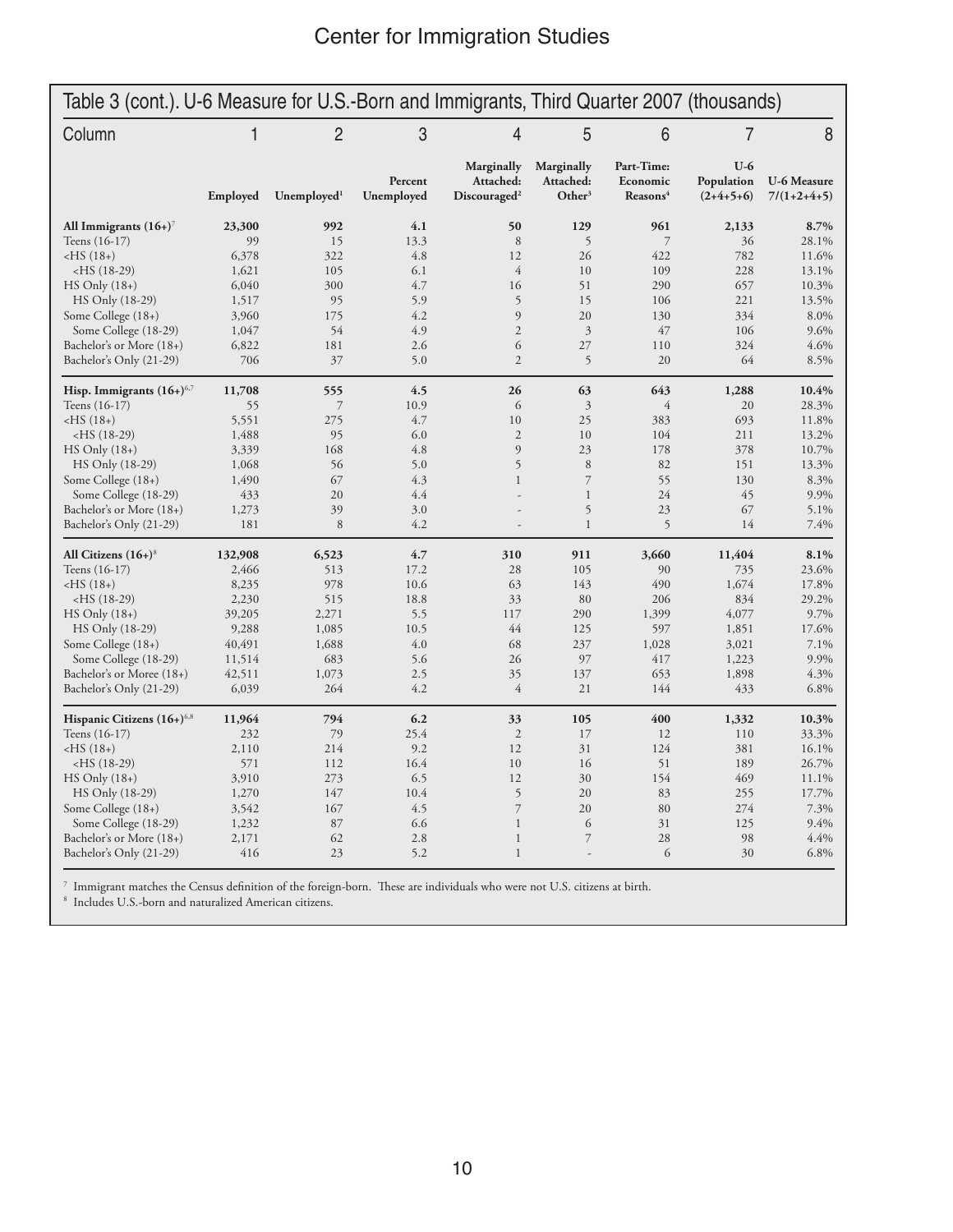|                                                  |                | Employed Unemployed Unemployed | Percent    |                                                 | Not in Labor<br>Force $(18-65)^1$ | Employed       | Total <sup>2</sup> | Employment<br>Rate <sup>3</sup> |
|--------------------------------------------------|----------------|--------------------------------|------------|-------------------------------------------------|-----------------------------------|----------------|--------------------|---------------------------------|
|                                                  |                |                                |            |                                                 |                                   |                |                    |                                 |
| All Persons $(16+)$                              | 146,723        | 7,199                          | 4.7        | All Persons $(16+)$                             | 43,353                            | 139,444        | 189,302            | 73.7                            |
| Teens (16-17)                                    | 2,537          | 523                            | 17.1       | Teens (16-17)                                   | 6,136                             | 2,537          | 9,196              | 27.6                            |
| $-HS(18+)$                                       | 13,350         | 1,233                          | 8.5        | $-HS(18+)$                                      | 8,580                             | 12,755         | 22,530             | 56.6                            |
| $-HS(18-29)$                                     | 3,720          | 606                            | 14.0       | $-HS(18-29)$                                    | 2,558                             | 3,720          | 6,884              | 54.0                            |
| $HS$ Only $(18+)$                                | 42,909         | 2,484                          | 5.5        | $HS$ Only $(18+)$                               | 14,664                            | 41,298         | 58,397             | 70.7                            |
| HS Only (18-29)                                  | 10,504         | 1,166                          | 10.0       | HS Only (18-29)                                 | 3,716                             | 10,504         | 15,386             | 68.3                            |
| Some College (18+)                               | 42,338         | 1,788                          | 4.1        | Some College (18+)                              | 11,875                            | 41,282         | 54,905             | 75.2                            |
| Some College (18-29)                             | 12,184         | 717                            | 5.6        | Some College (18-29)                            | 4,258                             | 12,184         | 17,159             | 71.0                            |
| Bachelor's or More (18+)                         | 45,589         | 1,171                          | 2.5        | Bachelor's or More (18+)                        | 8,235                             | 44,110         | 53,471             | 82.5                            |
| Bachelor's Only (21-29)                          | 6,480          | 292                            | 4.3        | Bachelor's Only (21-29)                         | 973                               | 6,480          | 7,745              | 83.7                            |
| All U.S.-Born $(16+)$                            | 123,423        | 6,207                          | 4.8        | All U.S.-Born $(16+)$                           | 36,308                            | 116,791        | 158,652            | 73.6                            |
| Teens (16-17)                                    | 2,438          | 507                            | 17.2       | Teens (16-17)                                   | 5,673                             | 2,438          | 8,618              | 28.3                            |
| $-HS(18+)$                                       | 6,972          | 912                            | 11.6       | $-HS(18+)$                                      | 6,156                             | 6,480          | 13,518             | 47.9                            |
| $-HS(18-29)$                                     | 2,099          | 501                            | 19.3       | $-HS(18-29)$                                    | 1,880                             | 2,099          | 4,480              | 46.9                            |
| $HS$ Only $(18+)$                                | 36,869         | 2,185                          | 5.6        | $HS$ Only $(18+)$                               | 12,815                            | 35,372         | 50,329             | 70.3                            |
| HS Only (18-29)                                  | 8,987          | 1,071                          | 10.6       | HS Only (18-29)                                 | 3,189                             | 8,987          | 13,247             | 67.8                            |
| Some College (18+)                               | 38,378         | 1,613                          | 4.0        | Some College (18+)                              | 10,560                            | 37,410         | 49,546             | 75.5                            |
| Some College (18-29)                             | 11,136         | 663                            | 5.6        | Some College (18-29)                            | 3,673                             | 11,136         | 15,472             | 72.0                            |
| Bachelor's or More (18+)                         | 38,766         | 990                            | 2.5        | Bachelor's or More (18+)                        | 6,778                             | 37,530         | 45,260             | 82.9                            |
| Bachelor's Only (21-29)                          | 5,774          | 255                            | 4.2        | Bachelor's Only (21-29)                         | 738                               | 5,774          | 6,767              | 85.3                            |
| Black U.S.-Born $(16+)$ <sup>4</sup>             | 13,907         | 1,293                          | 8.5        | Black U.S.-Born $(16+)$ <sup>4</sup>            | 5,587                             | 13,367         | 20,130             | 66.4                            |
| Teens (16-17)                                    | 190            | 103                            | 35.2       | Teens (16-17)                                   | 1,108                             | 190            | 1,402              | 13.5                            |
| $-HS(18+)$                                       | 1,167          | 227                            | 16.3       | $-HS(18+)$                                      | 1,435                             | 1,058          | 2,714              | 39.0                            |
| $-HS(18-29)$                                     | 321            | 114                            | 26.2       | $-HS(18-29)$                                    | 445                               | 321            | 880                | 36.5                            |
| $HS$ Only $(18+)$                                | 4,861          | 520                            | 9.7        | $HS$ Only $(18+)$                               | 2,227                             | 4,743          | 7,486              | 63.4                            |
| HS Only (18-29)                                  | 1,312          | 286                            | 17.9       | HS Only (18-29)                                 | 710                               | 1,312          | 2,308              | 56.8                            |
| Some College (18+)                               | 4,605          | 321                            | 6.5        | Some College (18+)                              | 1,464                             | 4,539          | 6,322              | 71.8                            |
| Some College (18-29)                             | 1,345          | 140                            | 9.4        | Some College (18-29)                            | 548                               | 1,345          | 2,033              | 66.2                            |
| Bachelor's or More (18+)                         | 3,085          | 122                            | 3.8        | Bachelor's or More (18+)                        | 461                               | 3,027          | 3,608              | 83.9                            |
| Bachelor's Only (21-29)                          | 487            | 32                             | 6.2        | Bachelor's Only (21-29)                         | 54                                | 487            | 573                | 85.0                            |
| Hispanic U.S.-Born $(16+)$ <sup>5</sup>          | 8,841          | 676                            | 7.1        | Hispanic U.S.-Born $(16+)$ <sup>5</sup>         | 3,098                             | 8,487          | 12,172             | 69.7                            |
| Teens (16-17)                                    | 226            | 78                             | 25.7       | Teens (16-17)                                   | 957                               | 226            | 1,261              | 17.9                            |
| $-HS(18+)$                                       | 1,202          | 169                            | 12.3       | $-HS(18+)$                                      | 1,033                             | 1,160          | 2,357              | 49.2                            |
| $-HS(18-29)$                                     | 471            | 102                            | 17.8       | $-HS(18-29)$                                    | 443                               | 471            | 1,016              | 46.4                            |
| $HS$ Only $(18+)$                                | 2,945          | 235                            | 7.4        | $HS$ Only $(18+)$                               | 1,015                             | 2,912          | 4,158              | 70.0                            |
|                                                  | 1,108          | 138                            | 11.1       | HS Only (18-29)                                 | 395                               | 1,108          | 1,641              | 67.5                            |
|                                                  |                |                                |            |                                                 |                                   |                |                    |                                 |
| HS Only (18-29)                                  |                |                                |            |                                                 |                                   |                |                    |                                 |
| Some College (18+)                               | 2,888          | 151                            | 5.0        | Some College (18+)                              | 809                               | 2,857          | 3,815              | 74.9                            |
| Some College (18-29)<br>Bachelor's or More (18+) | 1,110<br>1,581 | 82<br>43                       | 6.9<br>2.6 | Some College (18-29)<br>Bachelor's or More(18+) | 409<br>241                        | 1,110<br>1,558 | 1,601<br>1,842     | 69.3<br>84.6                    |

**Source:** Center for Immigration Studies analysis of public-use July, August, September 2007 Current Population Surveys All figures are seasonally unadjusted and are for non-institutionalized civilians, which does not include those in institutions such as prisons and nursing homes. 1

 $^{\mathrm{1}}\,$  Persons who are not working nor looking for work.

<sup>2</sup> Total number of people in age group.

 $^{\rm 3}$  The share of people in the specific age group who are currently holding a job.

Non-Hispanic persons who chose only black or African American. 5

<sup>5</sup> Hispanics can be of any race.